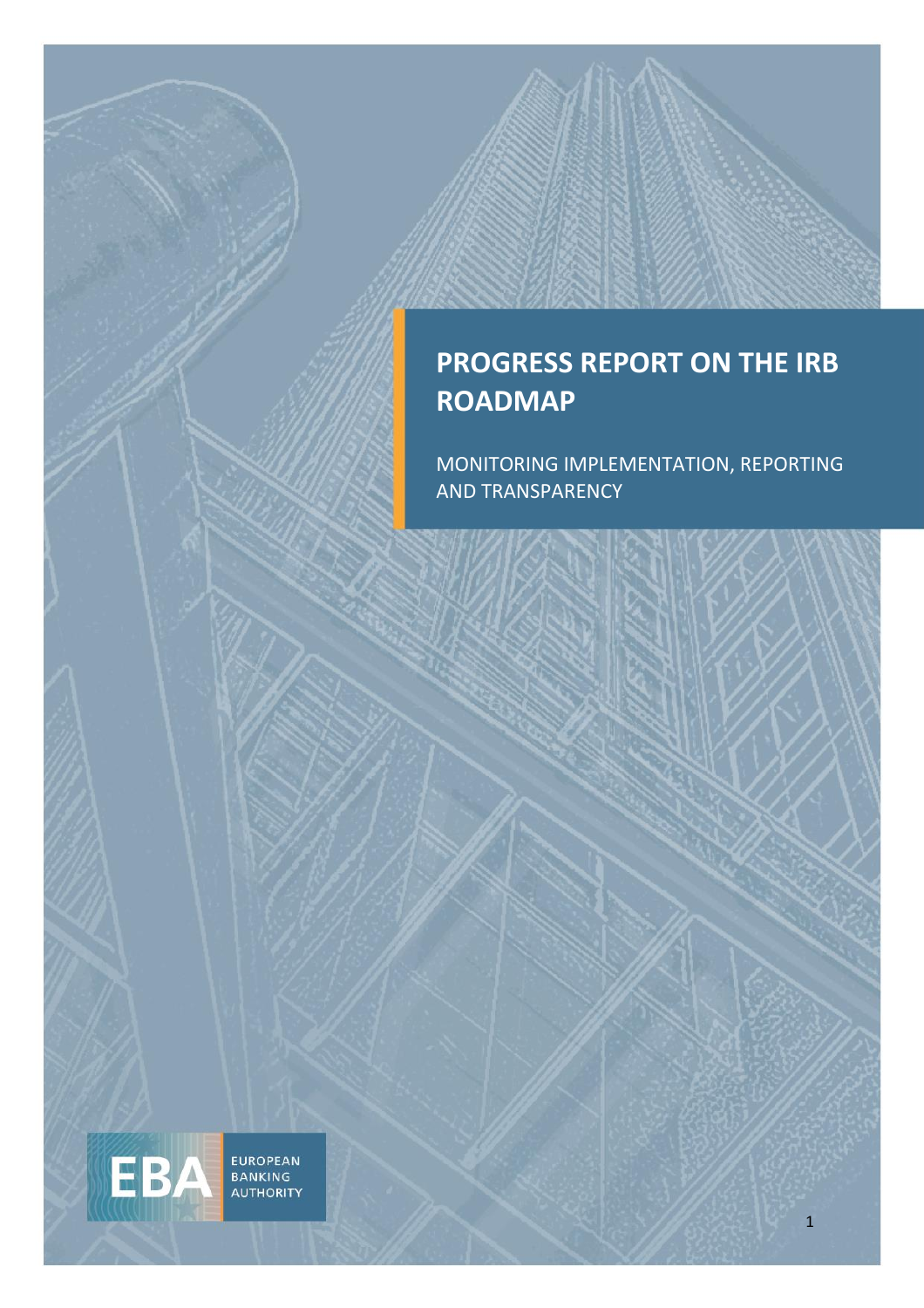

## **Contents**

| 1.  | <b>Introduction</b>                                                                     | 3  |
|-----|-----------------------------------------------------------------------------------------|----|
| 2.  | Finalisation of the regulatory IRB review $-$ overview and timelines                    | 6  |
| 2.1 | Implementation of the regulatory review                                                 | 8  |
| 2.2 | Finalisation of the regulatory review of the IRB approach – achievements and challenges | 11 |
| 3.  | Monitoring of the implementation of the IRB Approach                                    | 17 |
| 3.1 | EBA supervisory benchmarking efforts                                                    | 18 |
| 3.2 | Interaction of the IRB roadmap with the final Basel III framework                       | 20 |
| 4.  | Improving supervisory reporting and transparency                                        | 23 |
| 4.1 | EBA initiatives in the area of IRB reporting and transparency                           | 24 |
| 5.  | <b>Conclusion</b>                                                                       | 26 |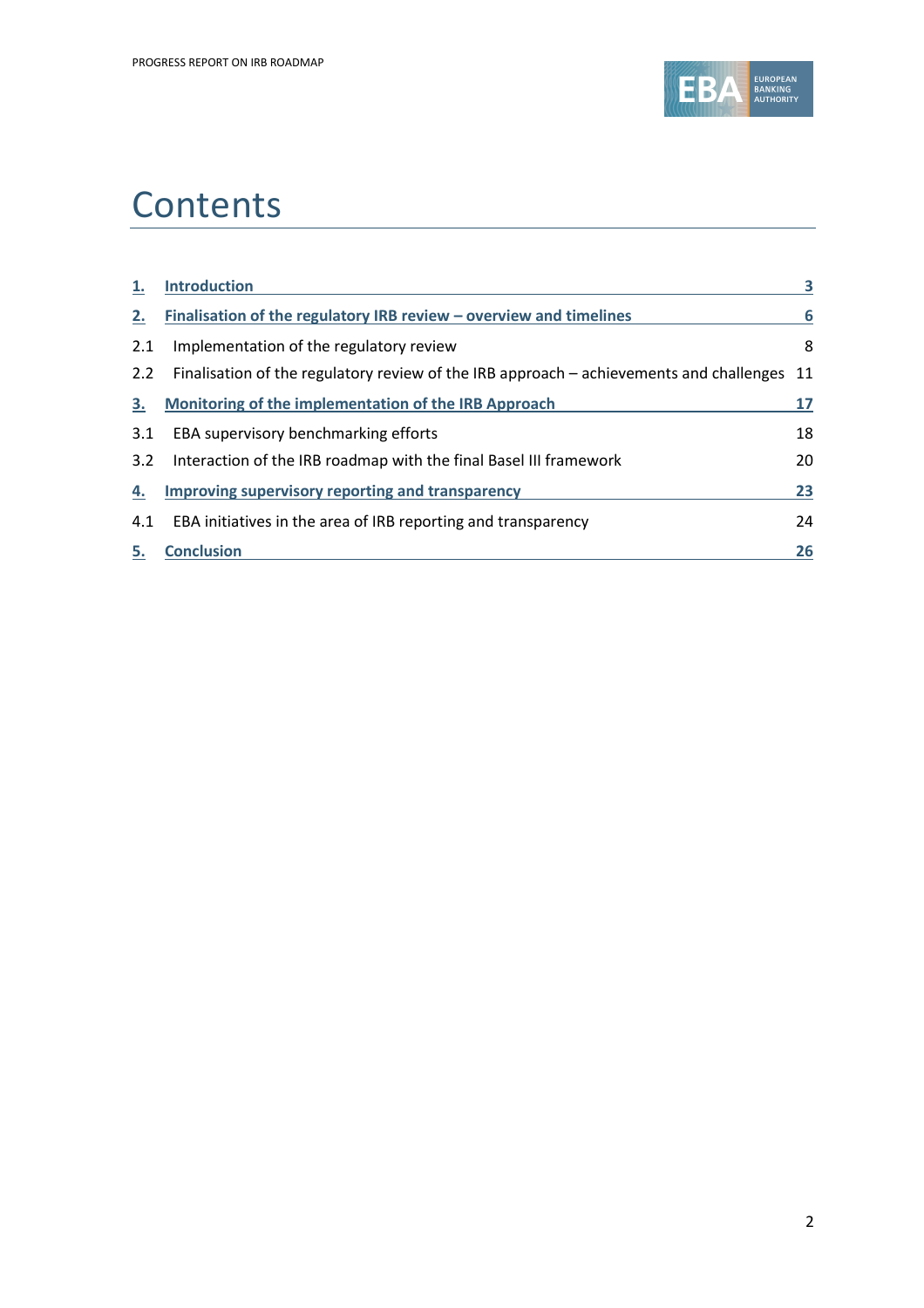

# 1. Introduction

- 1. In 2006 the Basel Committee on Banking Supervision (BCBS) published the agreed revised standards on capital adequacy (commonly known as the Basel II framework<sup>1</sup>), introducing a more risk-sensitive approach towards calculating minimum capital requirements for credit risk, through the so-called Internal Ratings-Based (IRB) approach. Under the IRB approach, institutions set their capital requirements based on their own estimates of certain risk parameters, which serve as inputs to a function providing the applicable risk weight for a given exposure. In this context, the risk parameters are the probability of default (PD), loss given default (LGD) and conversion factors (CFs), which estimate the drawn amount at the time of default in the event of open credit lines or other off-balance sheet items.
- 2. In the EU, the Basel II standards for credit risk were first implemented through the Capital Requirements Directive (2006/48/EC of 14 June 2006) (CRD) and national implementations based on the CRD, and subsequently in 2013 through the Capital Requirements Regulation (Regulation (EU) No 575/2013) (CRR) and an amended version of the CRD. This ensured that the Basel framework was implemented in the EU and allowed banks to use more risksensitive measures that aligned with their internal practices.
- 3. The possibility of calculating own funds requirements for credit risk in a more risk sensitive way and based on internal models comes, however, at the cost of a complex and flexible regulatory framework that has a broad range of interpretations among institutions as well as supervisors. In fact, EBA's report on comparability and procyclicality of own funds requirements under the IRB approach published in December 2013 showed substantial divergences in the approaches taken by institutions and approved by supervisors. The same report confirmed significant variability of own funds requirements resulting from the application of IRB approaches, which could not be explained by differences in the underlying risk profiles only, although parts of the variability could be explained by simple risk drivers such as portfolio mix and the ratio of defaulted and non-defaulted exposures.
- 4. As a follow-up of the results obtained from that report, the EBA set out a roadmap in February 2016 to face the concerns about undue variability of own funds requirements for credit risk stemming from the application of internal models. The objective of that roadmap was to enhance robustness and the comparability of the internal risk estimates and own funds requirements of institutions in the EU as well as to improve the transparency of the models and their outcomes in order to restore the trust in the use of IRB models. Therefore, the roadmap envisaged three strains of work:
	- a. reviewing the regulatory setting of the IRB approach;

<sup>1</sup> <https://www.bis.org/publ/bcbs128.pdf>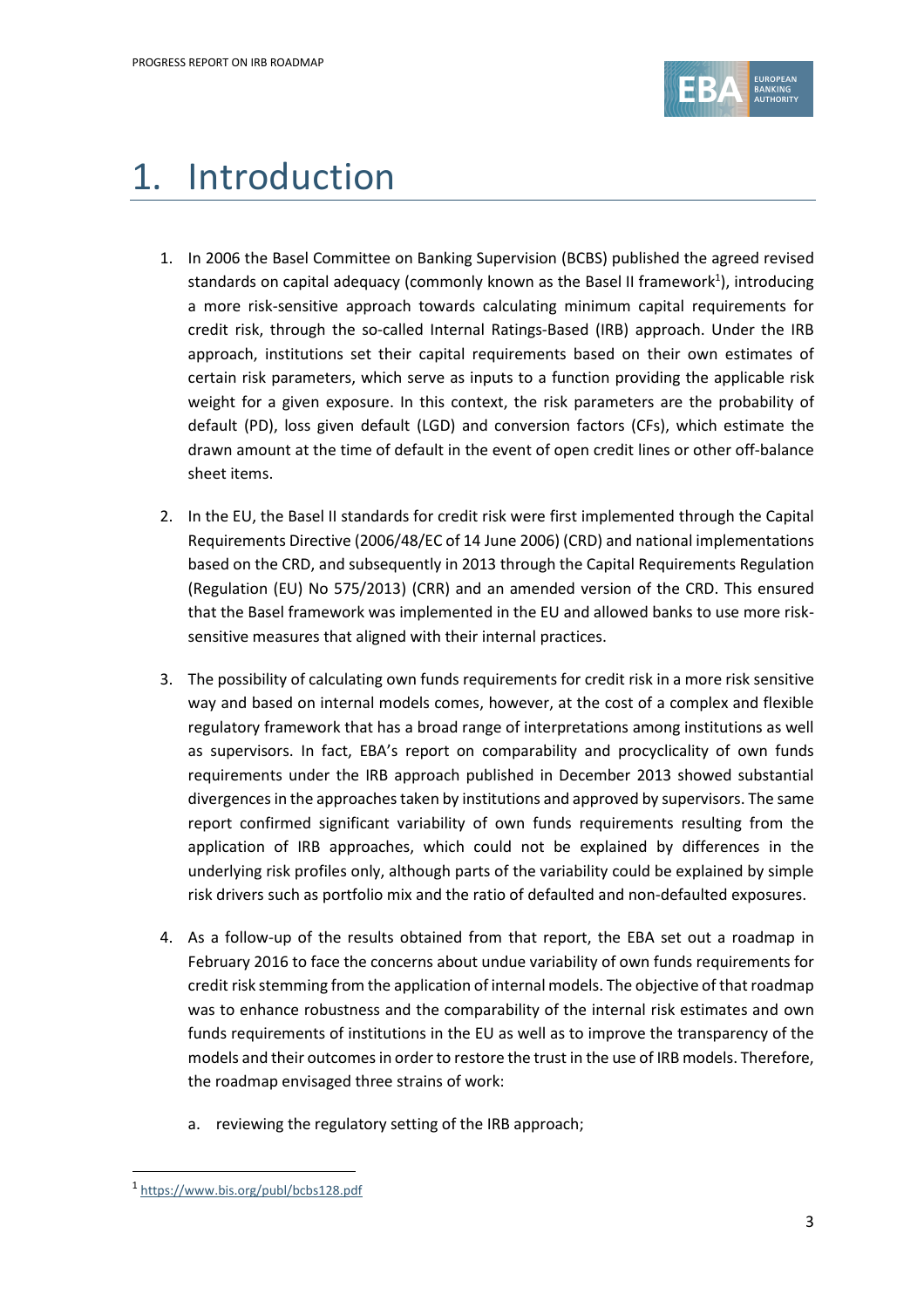

- b. ensuring supervisory consistency;
- c. increasing transparency based on standardised and comparable templates.
- 5. So far, the emphasis of the EBA's work has been on point a above, while substantial work has also been undertaken as regards point b, in particular through the EBA benchmarking exercises. With this report, the EBA is marking the finalisation of the regulatory review of the IRB approach (point a above) as set out originally, and aims to provide clarity on the further steps.
- 6. It has always been important for the EBA that the regulatory review of the IRB approach (point a above) should be carried out in dialogue with the industry and in a close cooperation with the competent authorities(CAs) in the EU. First, the EBA consulted on the prioritisation and general outline of the review plan via the discussion paper on the future of the IRB approach, which was published in March 2015. The industry welcomed the opportunity to comment and provided valuable input to specifying the roadmap. Starting from this feedback, the EBA maintained the dialogue with the industry, while developing each of the regulatory products. Although the regulatory review may require institutions to restate historical data and redevelop models, the industry was supportive of the need for improvements and clarifications. Indeed, both the CAs and the industry shared the motivation to improve comparability of risk parameters, while maintaining the risk sensitivity of own funds requirements. The regulatory review was based on the belief that the IRB framework has proven its validity as a risk-sensitive way of measuring own funds requirements and that significant advantages of this approach result from improved internal risk management practices required by IRB institutions.
- 7. In November 2018, with the publication of the final draft regulatory technical standards (RTS) on the nature, severity and duration of an economic downturn, the EBA finalised its regulatory review of the IRB approach as set out initially. However, based on deeper analysis and continuous dialogue with the industry, the original plan had to be amended during development by adding further areas requiring clarifications (the revised version is presented in the next section). As such, the regulatory review has so far been recognised by industry and supervisors as providing terminology and concepts that are essential to harmonise the interpretation and application of the IRB framework, while preserving its risk-sensitive character. While it was impossible to provide a comprehensive quantitative impact study of the regulatory review of the IRB approach before its implementation, the EBA intends to continue monitoring the effects of the review, as further explained in the report.
- 8. Section 2 of this report aims to summarise the work that has been conducted to deliver the regulatory review and to set out the expected implementation of the regulatory products, including a revision of the timeline for implementation. In Sections 3 and 4, the report provides some insight into how the EBA plans to address the remaining two areas that were pointed out in the EBA's report on the future of the IRB approach, namely ensuring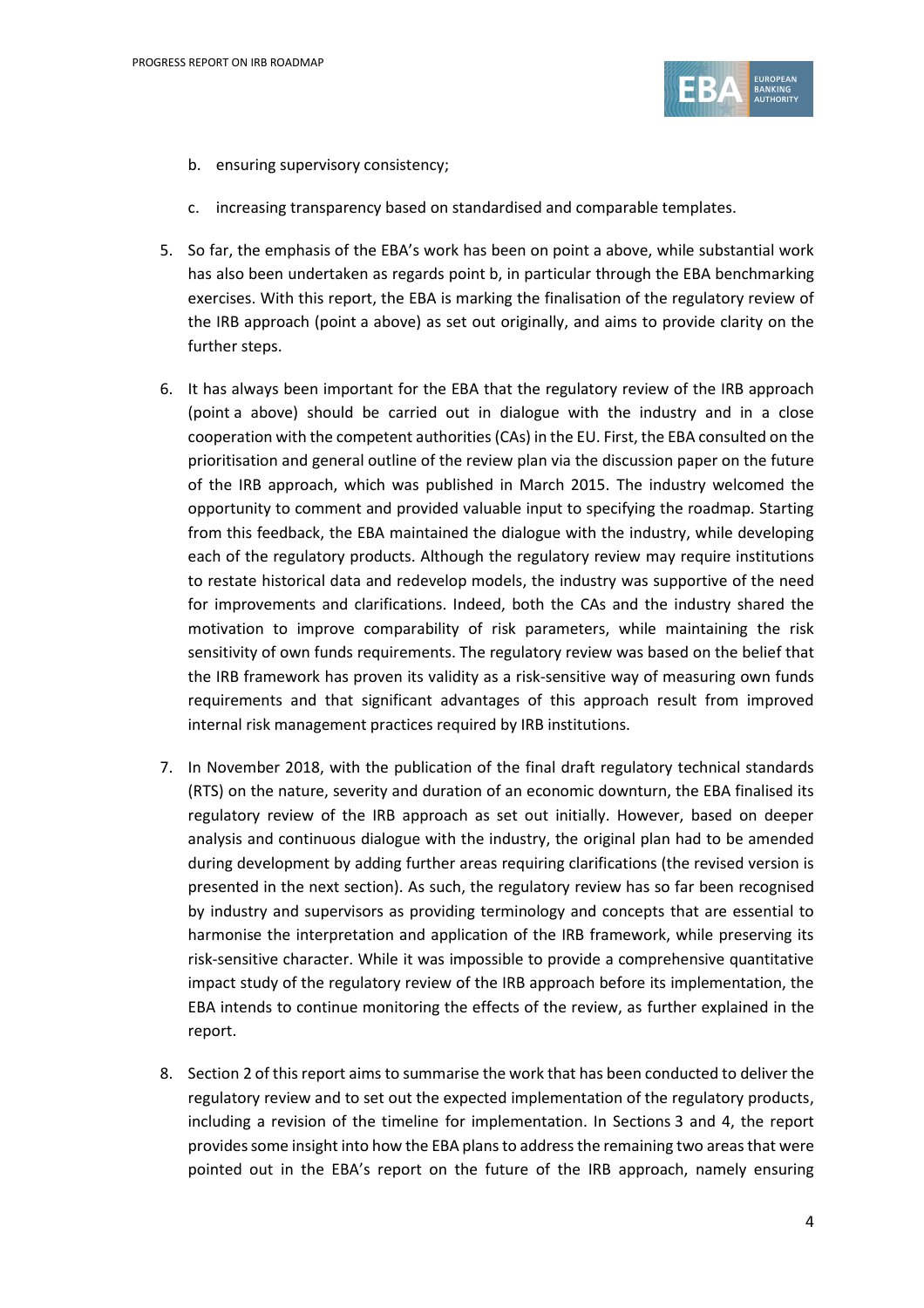

supervisory consistency and increasing transparency. In Section 3, the report also provides clarification of the interactions between the EBA's regulatory review of the IRB approach and the final Basel III framework, as published by the BCBS in December 2017<sup>2</sup>.

<sup>2</sup> <https://www.bis.org/bcbs/publ/d424.pdf>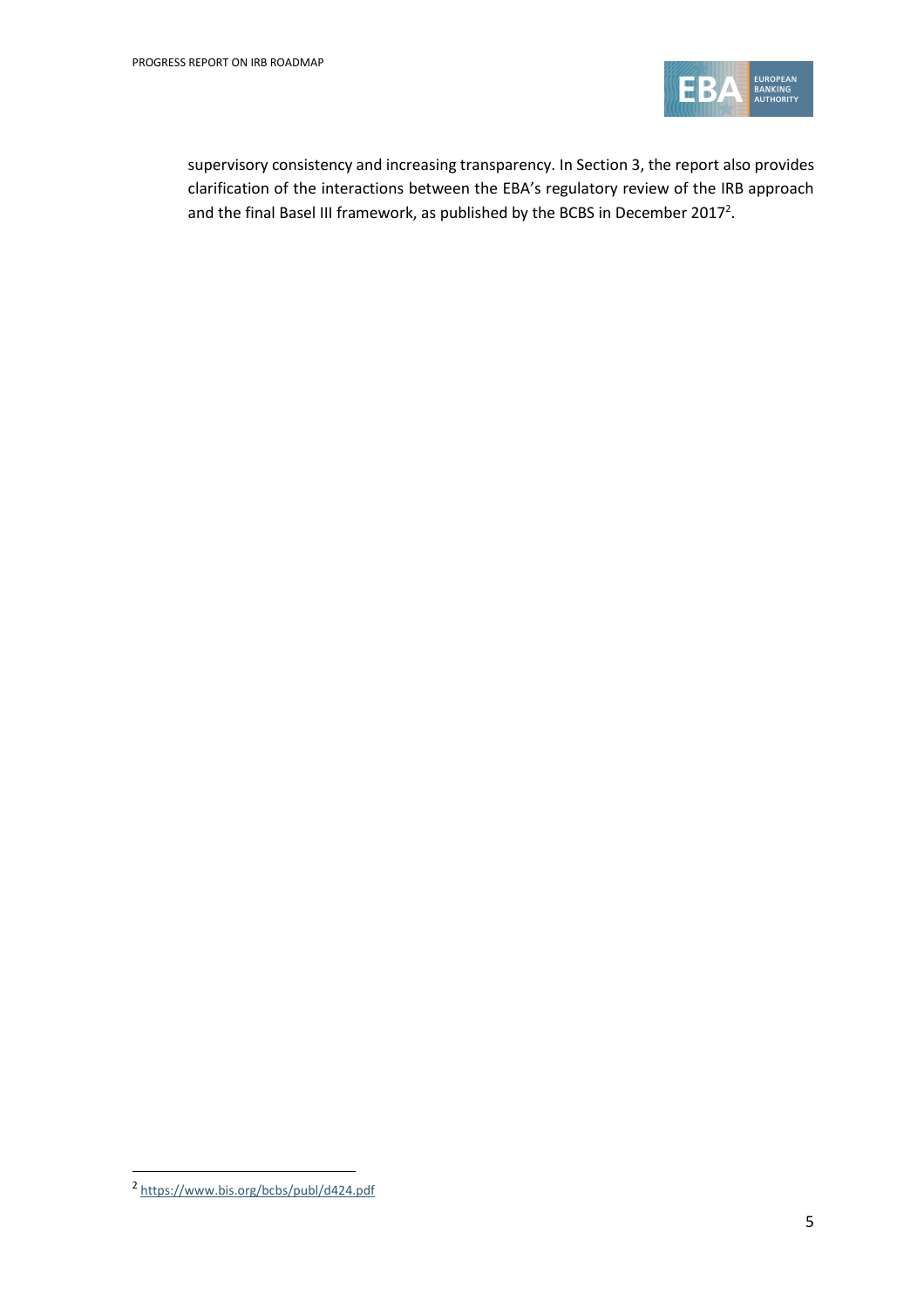

# 2. Finalisation of the regulatory IRB review – overview and timelines

- 9. The EBA plan on the regulatory review consisted of four phases, which were built upon mandates given to the EBA directly in the CRR or were based on its own initiative, in accordance with Article 78 of the CRD and the EBA regulation. As a result, the first phase addressed the criteria and methods that should be taken into account by CAs when assessing IRB approaches for credit risk. The second phase addressed the definition of default and aimed to harmonise the notion of a default to be used for estimating the relevant risk parameters, such as PD, LGD and CF. The third phase was dedicated to the terminology and concepts to be used for the estimation of the risk parameters. The fourth and last phase was dedicated to clarifications on the use of credit risk mitigation (CRM).
- 10. Between the publication of the plan and the development of the different regulatory products, it became obvious that several adjustments to the original plan were necessary. While the general division into four phases as described above was maintained, some adjustments were introduced with regard to the specific regulatory products to be developed under the third and fourth phases. In detail:
	- a. The originally planned three separate guidelines on PD estimation, on LGD estimation and on the treatment of defaulted exposures were merged into one document, because of significant interactions and numerous common elements relevant to all risk parameters.
	- b. The work on the RTS on economic downturn was split into two products in order to disentangle the specification of an economic downturn as a macroeconomic or creditrelated condition and the requirements for downturn LGD estimation. As a result the RTS on economic downturn deal with the specification of an economic downturn only where the newly introduced guidelines (GL) on downturn LGD estimation clarify the requirements for the calibration of downturn LGD.
	- c. Regarding CRM, the original plan referred to three RTS to be developed in accordance with the existing mandates in the CRR. However, it became clear that the scope of these mandates was too narrow and that broader considerations were necessary in order to provide meaningful clarifications. Furthermore, when approaching the CRM framework it was considered beneficial to separate the applicable rules and interpretation of the foundation IRB (FIRB) approach, which shares common eligibility requirements with the Standardised Approach (SA), from the relevant interpretation of the advanced IRB (AIRB) approach, where guarantees and collateral can be taken into account in the estimation of risk parameters. As a result, the EBA decided to develop two separate products, namely (i) the report on the CRM framework, focusing on the applicable rules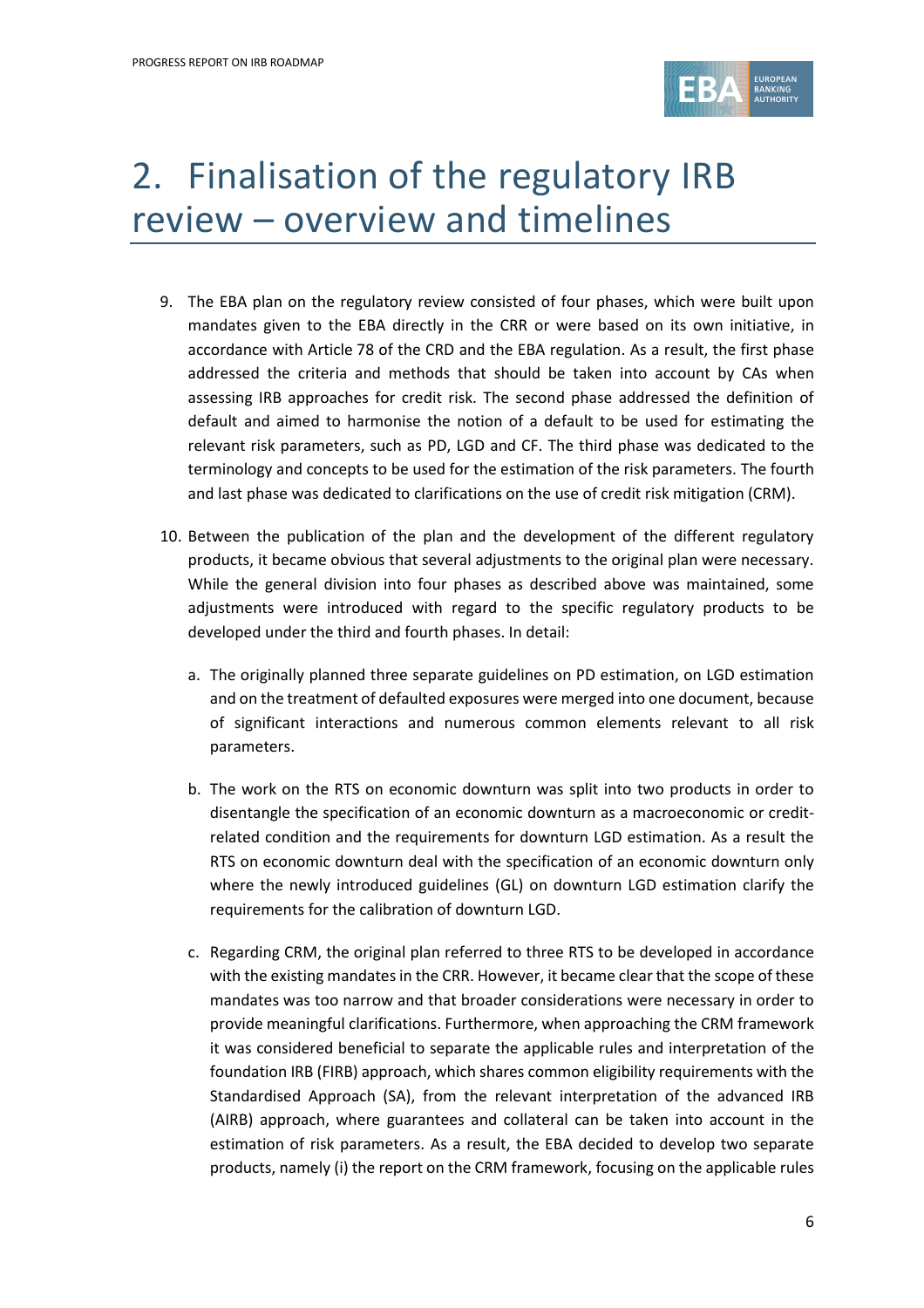

for the SA and the FIRB approach and providing clarity on the relevant CRM techniques, eligibility criteria and methods for the recognition of the effects of CRM techniques; and (ii) the guidelines on CRM, addressing the eligibility and treatment of CRM techniques under the AIRB approach, including the principles for the recognition of the effects of CRM in own risk parameters estimates.

11. The following table illustrates the original plan for the regulatory review of the IRB approach and the abovementioned amendments to the original plan (marked in red), as well as the planned and actual finalisation dates.

| <b>Phase</b>                                                 | <b>Regulatory products</b><br>(original plan) $3$                                                          | <b>Regulatory</b><br>products<br>(amendments)                                                                                            | <b>Planned (current</b><br>status)               |
|--------------------------------------------------------------|------------------------------------------------------------------------------------------------------------|------------------------------------------------------------------------------------------------------------------------------------------|--------------------------------------------------|
|                                                              | Final draft RTS under<br>Articles 144(2), 173(3) and<br>180(3b) on the assessment<br>methodology           |                                                                                                                                          | Planned Q1 2016                                  |
| Phase 1: IRB<br>assessment                                   |                                                                                                            |                                                                                                                                          | Finalised Q2 2016                                |
| methodology                                                  |                                                                                                            |                                                                                                                                          | <b>Awaiting endorsement</b><br>by the Commission |
| Phase 2:<br>definition of                                    | Final draft RTS under<br>Article 178(6) on the materiality<br>threshold for past due credit<br>obligations |                                                                                                                                          | Planned mid-2016<br>Finalised Q3 2016            |
| default                                                      | GL under Article 178(7) on the<br>application of the definition of<br>default                              |                                                                                                                                          | Currently in force                               |
|                                                              | <b>Final draft RTS under</b><br>Articles 181(3)(a) and 182(4)(a)                                           | RTS specifying an<br>economic downturn                                                                                                   | Planned mid-2017                                 |
|                                                              |                                                                                                            |                                                                                                                                          | Finalised Q4 2018                                |
|                                                              |                                                                                                            |                                                                                                                                          | <b>Awaiting endorsement</b><br>by the Commission |
| Phase 3: risk<br>parameter<br>estimation and<br>treatment of | on the nature, severity and<br>duration of economic downturn                                               | New: GL on downturn<br>LGD estimation (an<br>addendum to the GL on<br>PD and LGD estimation)                                             | Finalised Q1 2019                                |
| defaulted assets                                             | GL on PD estimation - EBA own<br>initiative (report on Article 502)                                        | <b>Guidelines on PD</b><br>estimation, LGD<br>estimation and the<br>treatment of defaulted<br>exposures (GL on PD<br>and LGD estimation) |                                                  |
|                                                              | GL on LGD estimation - EBA own<br>initiative (report on Article 502)                                       |                                                                                                                                          | Planned mid-2017<br>Finalised Q4 2017            |
|                                                              | GL on LGD in-default, best<br>estimate of expected loss (ELBE)                                             |                                                                                                                                          | Currently in force                               |

<sup>3</sup> The articles in this column refer to Regulation (EU) No 575/2013.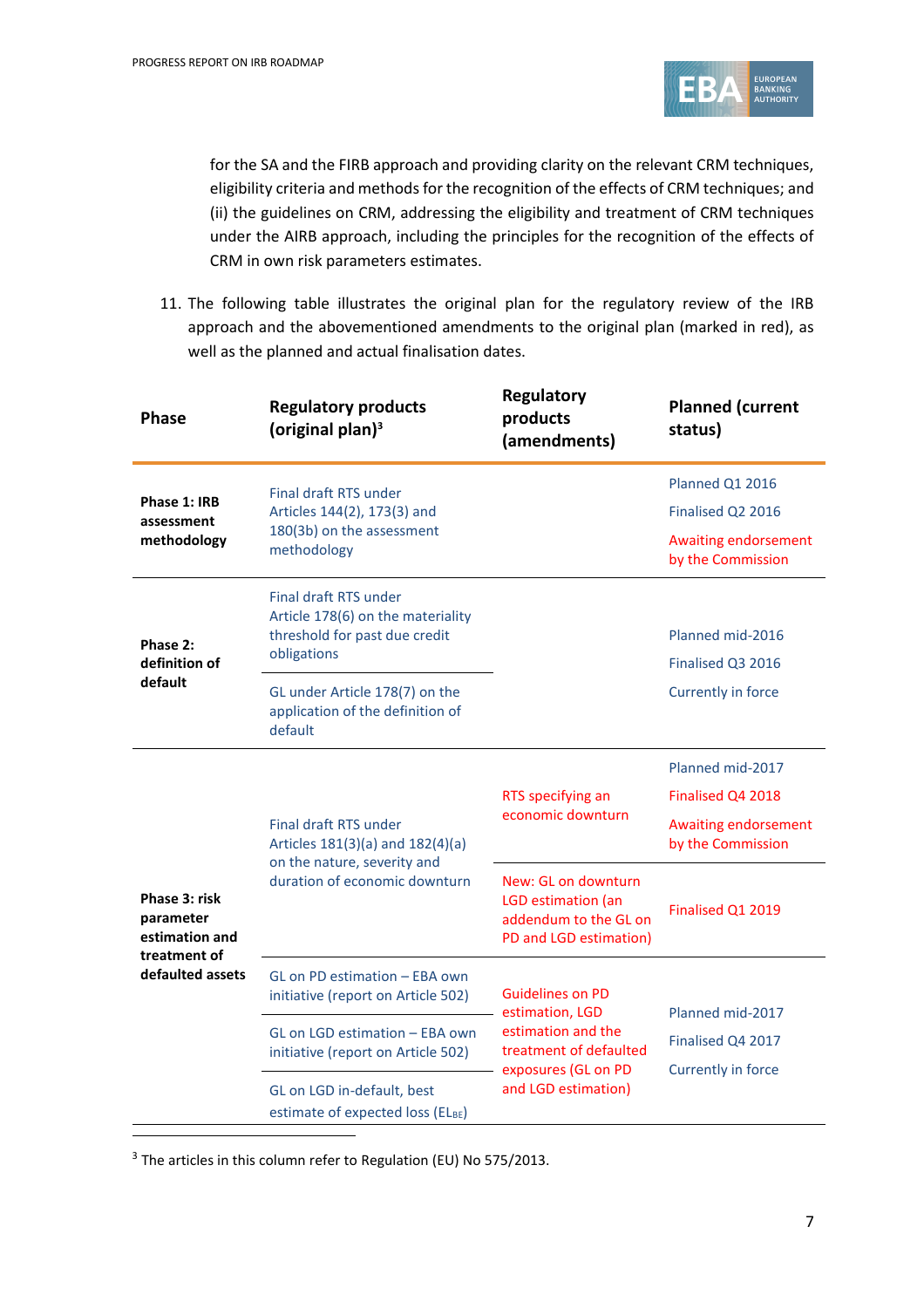

| <b>Phase</b>                       | <b>Regulatory products</b><br>(original plan) $3$                                                           | Regulatory<br>products<br>(amendments) | <b>Planned (current</b><br>status)                    |
|------------------------------------|-------------------------------------------------------------------------------------------------------------|----------------------------------------|-------------------------------------------------------|
|                                    | and IRB shortfall calculation - EBA<br>own initiative (report on<br>Article 502)                            |                                        |                                                       |
|                                    | Final draft RTS under<br>Article 183(6) on the recognition<br>of conditional guarantees                     |                                        | Planned end of 2017<br>(no new deadline<br>envisaged) |
|                                    | Final draft RTS under<br>Article 194(10) on liquid assets                                                   | Postponed                              |                                                       |
| Phase 4: credit<br>risk mitigation | Final draft RTS under<br>Article 221(9) on the Internal<br>Models Approach for master<br>netting agreements |                                        |                                                       |
|                                    | New: report on CRM under SA<br>and FIRB approach                                                            | <b>New</b>                             | Finalised Q3 2018                                     |
|                                    | New: GL on CRM under AIRB<br>approach                                                                       | <b>New</b>                             | <b>Planned Q1 2020</b>                                |

### 2.1 Implementation of the regulatory review

- 12. The original IRB roadmap as presented in the February 2016 report assumed that the regulatory review would be finalised by the end of 2017 and implemented by institutions in their internal rating systems by the end of 2020. A large number of changes in the rating systems that are expected to be necessary to implement the new requirements will be classified as material changes and thus require prior approval of the CA. With a view to reducing the operational burden and avoiding multiple applications for changes, the implementation date for institutions of all regulatory products developed based on the IRB roadmap has been aligned and specified as 31 December 2020 in the original plan, so that all requirements can be fully applied starting from 1 January 2021, in accordance with the application date specified in the RTS and GLs. This date was expected to provide sufficient time for institutions to redevelop their rating systems and for the competent authorities to carry out their assessments. More detailed explanations around the expected implementation processes are provided in the EBA's opinion on the implementation of the IRB review, published in February 2016<sup>4</sup>.
- 13. Regarding the development of the regulatory products, it has to be acknowledged that there were some delays to the original plan. Whereas phases 1 and 2 as well as the GL on

<sup>4</sup> <https://eba.europa.eu/documents/10180/1359456/EBA-Op-2016-01+Opinion+on+IRB+implementation.pdf>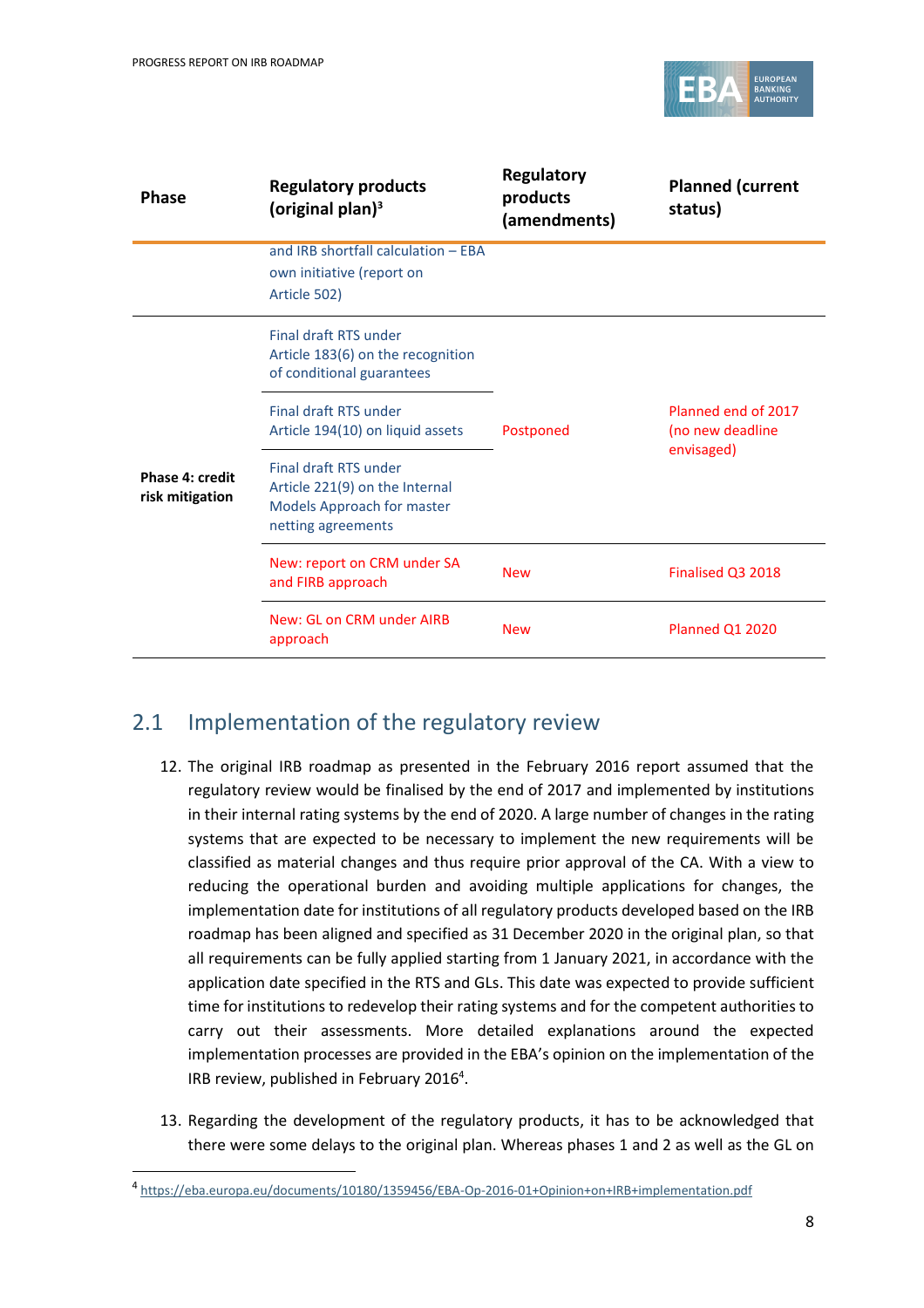

the estimation of risk parameters have been delayed by up to a few months, the work on the economic downturn faced more severe delays because the original plan had to be amended as explained above. The work on the RTS on economic downturn was temporarily put on hold because of the negotiations as regards the finalisation of the Basel III framework. Moreover, the split of the work into RTS on economic downturn and GL for downturn LGD estimation required a second consultation. All in all, this resulted in a delay of about one year and a half.

- 14. Given the delay in the delivery of some of the regulatory products, in many cases the originally specified implementation timelines may prove too ambitious. The EBA acknowledges that institutions as well as CAs face resource challenges with respect to the planned date of implementation. Institutions often have to redevelop multiple rating systems, starting from the changes in the definition of default. At the same time, a significant modelling effort is needed to implement IFRS 9 and expected credit loss modelling, bringing additional constraints to the availability of modelling resources. CAs, on the other hand, equally struggle to find sufficient resources to carry out numerous assessments in a rather short period of time.
- 15. Furthermore, the implementation of the IRB roadmap has to take into consideration global developments and in particular the final Basel III framework, which was published in December 2017, much later than previously expected. The implementation date for the final Basel III framework has been specified for the end of 2021. In this context it should be noted that, whereas the EBA's RTS and GLs apply to all types of exposures treated under the IRB approach, the final Basel III framework limits the scope of application of the IRB approach. Own estimates of LGD and CF will no longer be available for exposures to institutions, large corporates and financial institutions treated as corporates. After incorporation of the final Basel III framework into the EU legal framework, these models will no longer be used for the calculation of Pillar 1 own funds requirements. In addition, all equity exposure will have to be treated under the SA.
- 16. Taking into account the issues mentioned above, a delay to the date of implementation of the IRB roadmap has been discussed. The EBA, however, considers that the necessary changes resulting from the regulatory review should be introduced in all existing models without undue delays.
- 17. Therefore, the EBA confirms that the **deadline for implementation of the GL on default definition and the RTS on materiality threshold in the ongoing default identification processes remains unchanged, i.e. the end of 2020 (application date from 1 January 2021)**. This is therefore the latest time for institutions to start collecting data based on the new definition of default. However, in most cases these processes should be in place earlier, in line with the current plans. This also means, that 31 December 2020 is the latest date for which supervisory reporting can be based on the current definition of default and the current materiality threshold for past due credit obligations. For any reporting date starting from 1 January onwards, the submitted data has to be adjusted to the new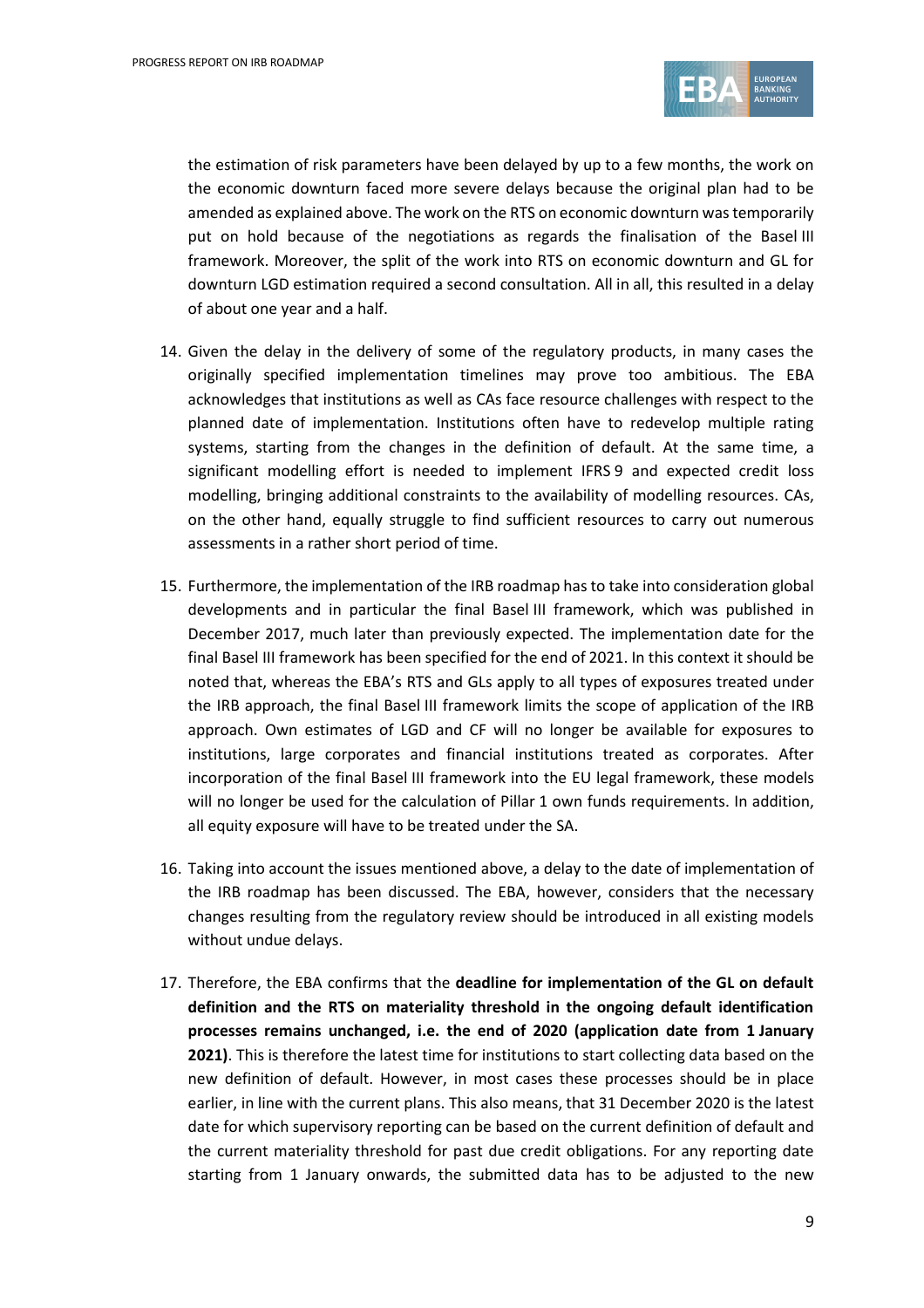

requirements for the definition of default, including the materiality threshold as specified by competent authorities based on Commission Delegated Regulation (EU) 2018/171.

- 18. In order, however, to accommodate the concerns as regards resources on both sides, supervisors and industry, the EBA considers that **the final deadline for implementation of the changes to the rating systems should be postponed by one year until the end of 2021 (application date from 1 January 2022)**. It should be noted that, while the final deadline is postponed, both institutions and competent authorities should follow the original implementation plan where feasible, so that the scarce modelling and assessment resources of the institutions and competent authorities are used evenly over the coming years until the end of 2021. However, where necessary, this postponement will allow institutions to adjust their prioritisation, which should in general follow risk and materiality assessments and take into account potential benefits of grouping related model changes.
- 19. In addition, the EBA considers that the plans for the implementation of the changes in the rating systems should take into account the upcoming reforms, in line with the revised Basel III framework. In particular, institutions may apply a lower priority to those models that cover portfolios that will no longer be eligible for the AIRB approach under the final Basel III framework. In this specific case, where institutions have stand-alone rating systems for exposures to institutions, financial institutions treated as corporates or large corporates as defined under the final Basel III framework, the deadline for the implementation of the changes in LGD and conversion factors models is postponed until the end of 2023. Within that period, institutions may also choose to apply for permission to return to a less sophisticated IRB approach or for the permanent partial use of the standardised approach for those portfolios, according to Articles 149 and 150 of the CRR.
- 20. The possibility of postponing implementation until the end of 2023 does not apply to any PD models, or to those LGD or conversion factors models that have in their scope of application any exposures that may remain under the AIRB approach, in accordance with the final Basel III framework. In particular, any rating systems which include in their scope any corporate exposures other than financial institutions treated as corporates and large corporates as defined under the final Basel III framework will be subject to the deadline of the end of 2021.
- 21. It has to be stressed that all deadlines described above include time for the supervisory approval of material changes or extensions to rating systems, where necessary. At the same time, the EBA confirms that there is no intention to change any elements of the previously published guidance, and it will not undertake any reviews in the context of the existing guidance before implementation. The only outstanding policy work is to finalise the GL on CRM under the AIRB approach.
- 22. While both institutions and CAs should make every effort to implement necessary changes in a timely manner, it can also be noted that, in the cases where, for specific reasons, the deadlines cannot be met, institutions may make use of Article 146 of the CRR, which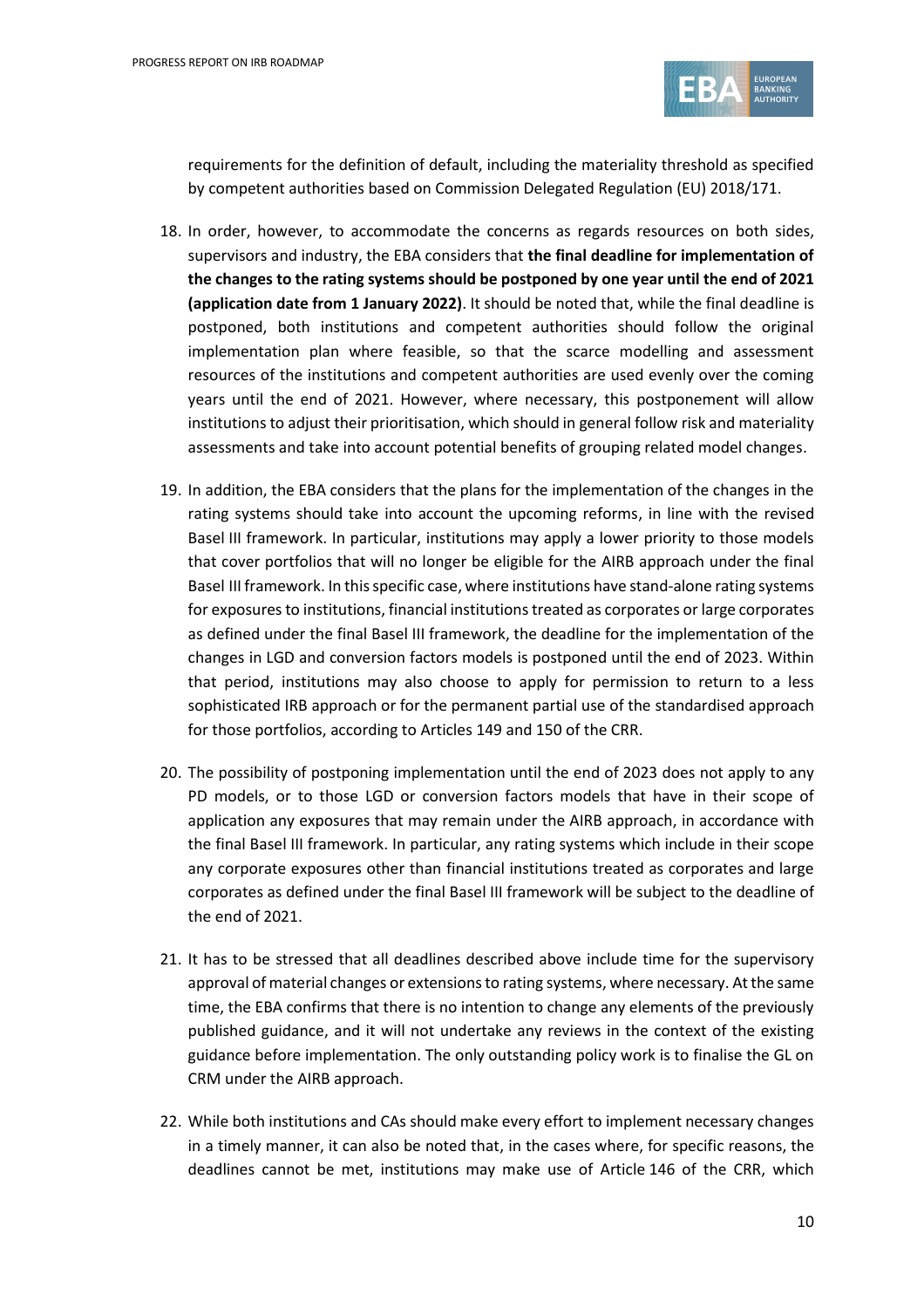

specifies how to deal with situations of temporary non-compliance. Further clarifications on the use of Article 146 of the CRR have been provided, in particular in recital (2), Article 5 and Article 47(2) of the final draft RTS on IRB assessment methodology.

### 2.2 Finalisation of the regulatory review of the IRB approach – achievements and challenges

23. This section provides more detailed explanations with regard to the scope of regulatory work already done, as well as further planned developments, as presented in the graphic below. In addition, specific clarifications are provided with regard to expected implementation timelines for each regulatory product developed as part of the review of the IRB approach.



#### Phase  $1 - RTS$  on assessment methodology for the IRB approach<sup>5</sup>

1

24. The purpose of these RTS is to harmonise the supervisory assessment methodology with respect to the IRB approach across all Member States in the EU, by specifying common assessment methods and criteria to be used by CAs when assessing institutions' rating systems. These final draft RTS, which were published in July 2016, are currently awaiting

<sup>&</sup>lt;sup>5</sup> Links to all EBA publications relevant to the regulatory IRB roadmap are provided in the annex to this report.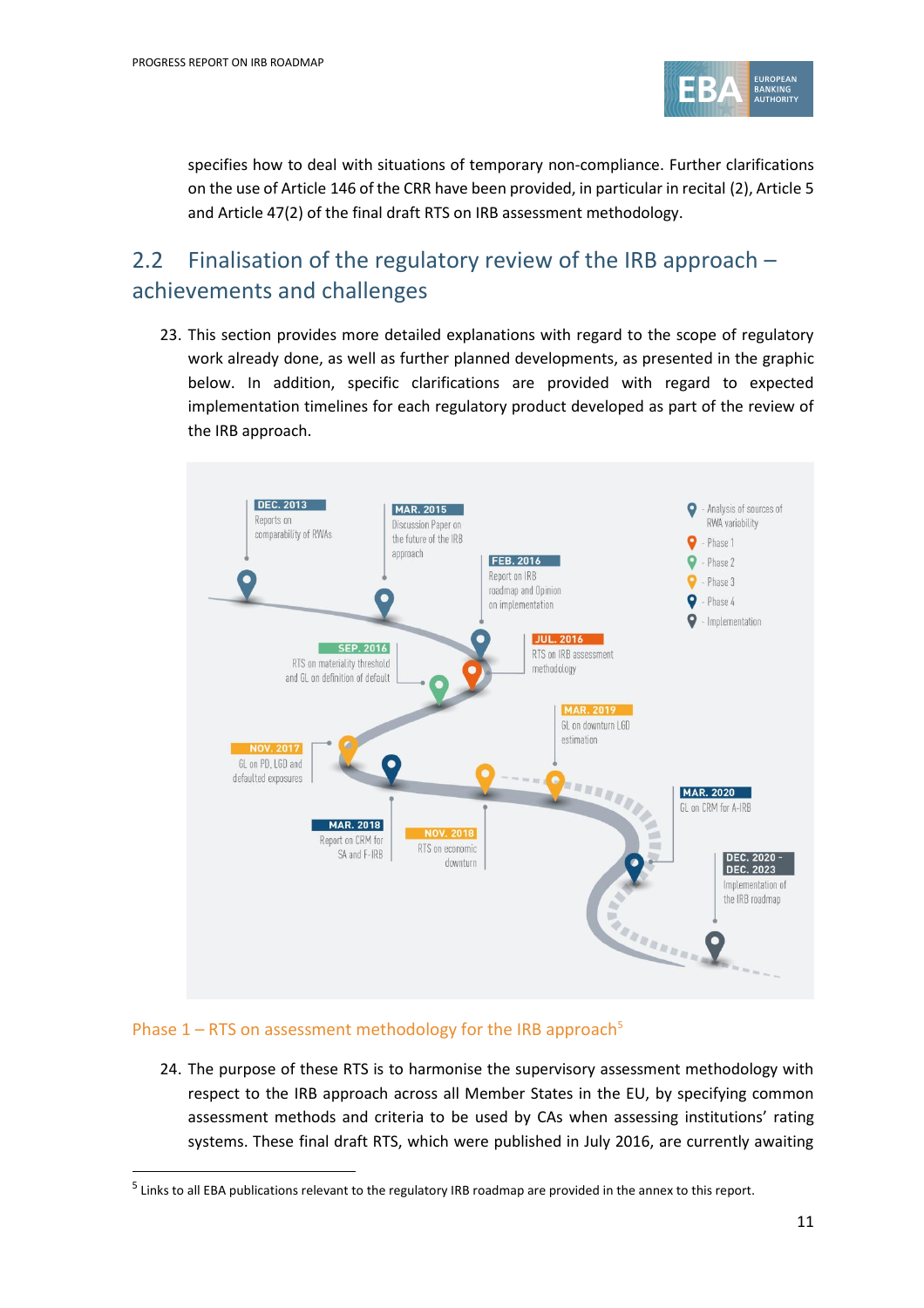

endorsement by the European Commission and publication in the Official Journal (OJ) of the EU.

- 25. These RTS are the most comprehensive document addressing most aspects of the IRB approach<sup>6</sup>, including data, models, processes, IT systems and general governance. These RTS reflect the general framework, where additional detailed clarifications to selected specific aspects are provided in the subsequent phases of the regulatory review. The final draft RTS are organised into 14 chapters addressing methods and criteria for supervisory assessments of the IRB approach in the following areas:
	- general aspects, including documentation, third party involvement and handling of situations of temporary non-compliance;
	- **F** implementation plan and permanent partial use;
	- **I** internal governance and validation;
	- use test and experience test;
	- **EXP** assignment of exposures to grades and pools;
	- **definition of default;**
	- design, operational details and documentation of the rating systems;
	- **F** risk quantification;
	- **EXP** assignment of exposures to exposure classes;
	- **tests used in the assessment of capital adequacy;**
	- calculation of own funds requirements;
	- data maintenance:

- **F** requirement for equity exposures under the internal models approach;
- **nanagement of changes to the rating systems.**
- 26. The RTS on assessment methodology are addressed to CAs, as they set out the criteria and methods for the supervisory assessment of the IRB approaches. However, they are also relevant to institutions, as within the specified assessment criteria detailed clarifications are provided for the interpretation and expected application of the requirements of the CRR.
- 27. The proposed date of application of these RTS is specified as 20 days after their publication in the OJ of the EU. This date will apply to the CAs, and it defines the deadline for adopting these methods and criteria in their supervisory practices. When assessing rating systems of the institutions and specifying the recommendations for improvements, CAs are expected

 $^6$  It should, for instance, be noted that the EBA has also complemented the IRB framework with the final draft RTS on supervisory slotting criteria approach for specialised lending exposures: https://eba.europa.eu/regulation-andpolicy/credit-risk/regulatory-technical-standards-on-specialised-lending-exposures. This is, however, outside the scope of the regulatory review of the IRB approach.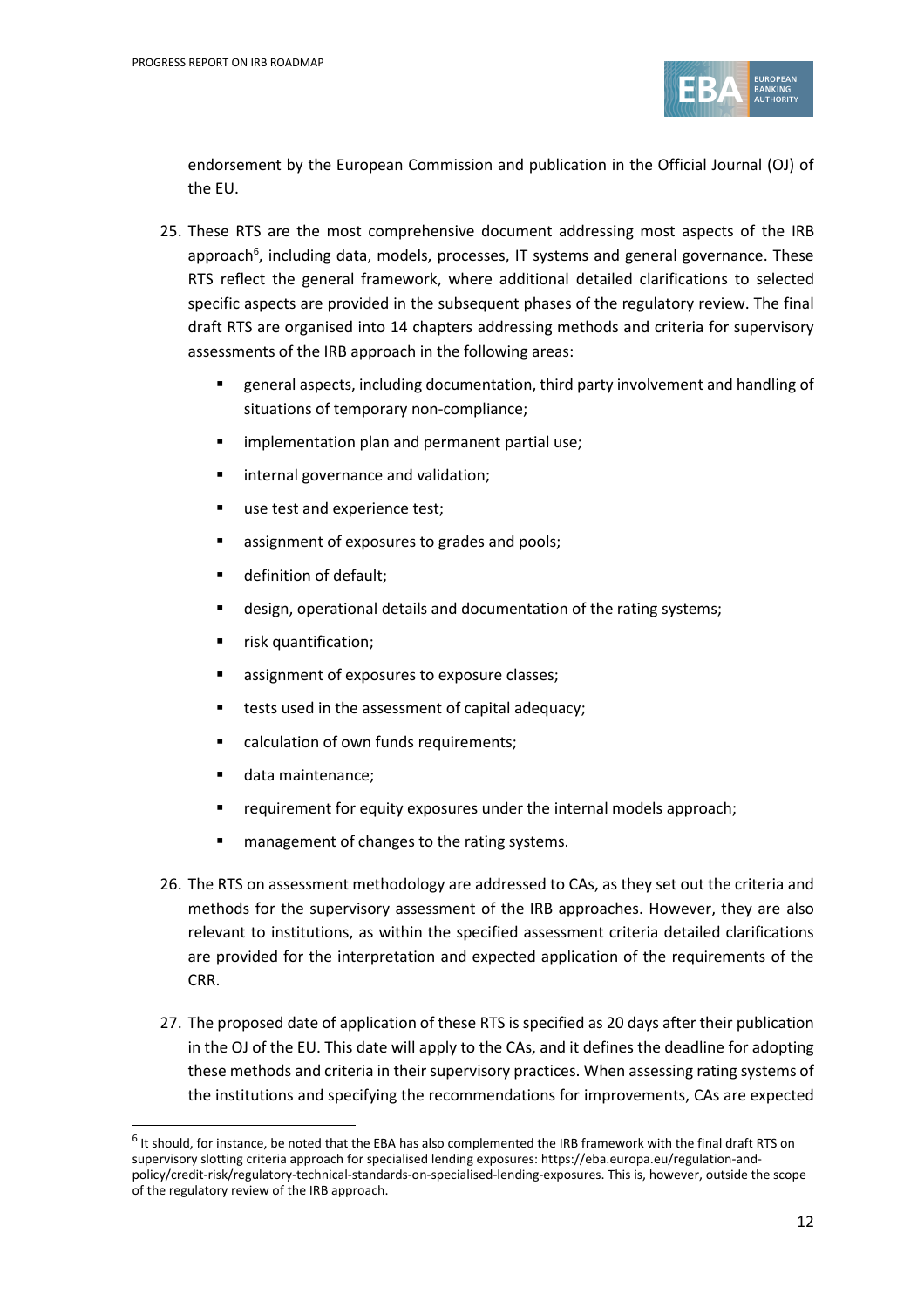

to take into account the timelines specified for the implementation of the IRB roadmap, in order to avoid multiple changes in the rating systems. Therefore, the effective implementation deadline for the institutions should be aligned with all other regulatory products developed as part of the EBA regulatory review of the IRB approach, i.e. by the end of 2020, with regard to the application of the definition of default in default identification processes, and until the end of 2021, or, in specific cases as described above, until the end of 2023, with regard to all other necessary changes in the rating systems.

#### Phase 2 – definition of default

- 28. The final Guidelines on the application of the definition of default across the EU and the final draft RTS on the materiality threshold for credit obligations past due were published in September 2016<sup>7</sup>. In addition, the EBA published results of a quantitative and qualitative impact study aimed at assessing the impact on the regulatory own funds requirements of selected policy options to harmonise the definition of default used by EU institutions. Both the guidelines and the final draft RTS provide the basis for improving consistency and comparability of capital requirements based on the IRB approach. Priority was given to this work, as the definition of default underlies the estimation of all risk parameters (i.e. PD, LGD and CF). It was also considered that sufficient time should be granted for the implementation of any necessary modifications in the ongoing processes as well as in historical databases.
- 29. The guidelines clarify all aspects related to the application of the definition of default, including the days past due criterion for default identification, indications of unlikeliness to pay, conditions for the return to a non-defaulted status, treatment of the definition of default in external data, application of the default definition in a banking group, and specific aspects related to retail exposures.
- 30. The RTS in turn specify the conditions for setting the materiality threshold for credit obligations that are past due and harmonise the structure and application of the threshold, which will include an absolute component and a relative component. The levels of the threshold are set by CAs and will subsequently be implemented by all institutions in a given jurisdiction. The RTS have been published in the OJ of the EU in October 2017 and are in force as Commission Delegated Regulation (EU) 2018/171<sup>8</sup>.
- 31. While the guidelines are addressed directly to institutions, the RTS are addressed to CAs. Based on the criteria specified in the RTS, CAs are required to set appropriate levels of the materiality thresholds in their relevant jurisdictions. The deadline for the institutions for implementing both the guidelines and the RTS is aligned with all other regulatory products developed as part of the EBA's regulatory review of the IRB approach, i.e. they apply at the latest from 1 January 2021 with regard to the application of the definition of default in

 $<sup>7</sup>$  In this regard, the EBA also published an opinion on the national discretion to use 180 days past due, which proposes</sup> that the continued application of the exemption should be disallowed. Se[e https://eba.europa.eu/-/eba-advises-the](https://eba.europa.eu/-/eba-advises-the-commission-to-disallow-the-application-of-the-180-day-past-due-exemption-for-material-exposures)[commission-to-disallow-the-application-of-the-180-day-past-due-exemption-for-material-exposures](https://eba.europa.eu/-/eba-advises-the-commission-to-disallow-the-application-of-the-180-day-past-due-exemption-for-material-exposures)

<sup>8</sup> <https://eur-lex.europa.eu/legal-content/GA/TXT/?uri=CELEX:32018R0171>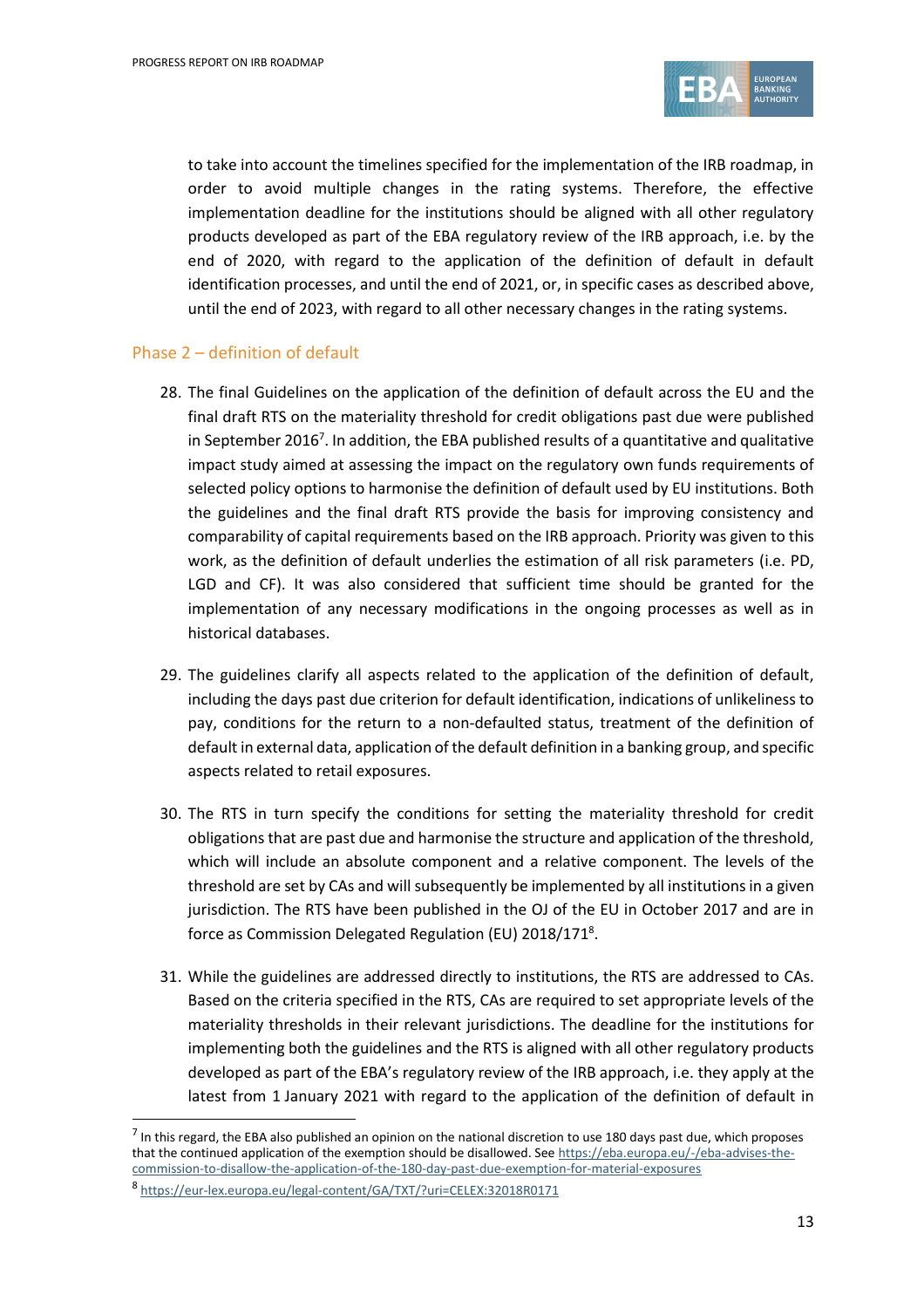

default identification processes and have to be implemented in all rating systems by the end of 2021 or, in specific cases, the end of 2023.

#### Phase 3 – risk parameter estimation

- 32. Originally, there were four products planned in this phase: GL on PD estimation, GL on LGD estimation, GL on the treatment of defaulted assets and RTS on economic downturn. During the development of these products, however, it turned out that there were many common issues relevant to all risk parameters, such as requirements for the identification of deficiencies and margins of conservatism; requirements regarding representativeness of data, data maintenance and data quality; and requirements for the review of estimates. This motivated the merging of the different GL into one set of GL on PD estimation, LGD estimation and treatment of defaulted exposures (GL on PD and LGD). The final guidelines, which were published in November 2017, provide detailed and comprehensive clarifications regarding estimation of PD and LGD for performing exposures, as well as LGD in-default and the best estimate of expected loss ( $EL_{BE}$ ) for defaulted exposures. In addition, they clarify selected elements related to the application of risk parameters, such as the use of parameters in internal risk management processes and additional conservatism in the application, as well as regular reviews of estimates.
- 33. Furthermore, the work on the RTS on economic downturn was split into requirements for specifying the nature, severity and duration of an economic downturn set out in the RTS, and requirements for downturn LGD estimation specified in the guidelines (which are an addendum to the GL on PD and LGD). The development of the draft RTS on economic downturn has been particularly challenging and required two rounds of public consultations because, based on the received feedback, significant changes were introduced to the originally proposed draft after the first consultation period. Eventually, the final draft RTS on economic downturn were published in November 2018 and are currently awaiting endorsement by the European Commission and publication in the OJ of the EU. Subsequently, the final GL on downturn LGD estimation have been published in March 2019.
- 34. The work related to the estimation of risk parameters was informed by the results of a comprehensive qualitative survey carried out across EU institutions using the IRB approach. The survey gathered detailed information on the institutions' modelling practices and helped identify the areas where the variability of practices was not justified by different risk profiles of the portfolios. The report with the results of the survey was published in November 2017.
- 35. The regulatory products clearly distinguish between the requirements applicable to different modelling stages, i.e. model development (aiming at appropriate risk differentiation) and calibration (aiming at appropriate risk quantification), as well as application of risk parameters to current exposures. The regulatory work in the area of the estimation of risk parameters was based on the following overarching principles: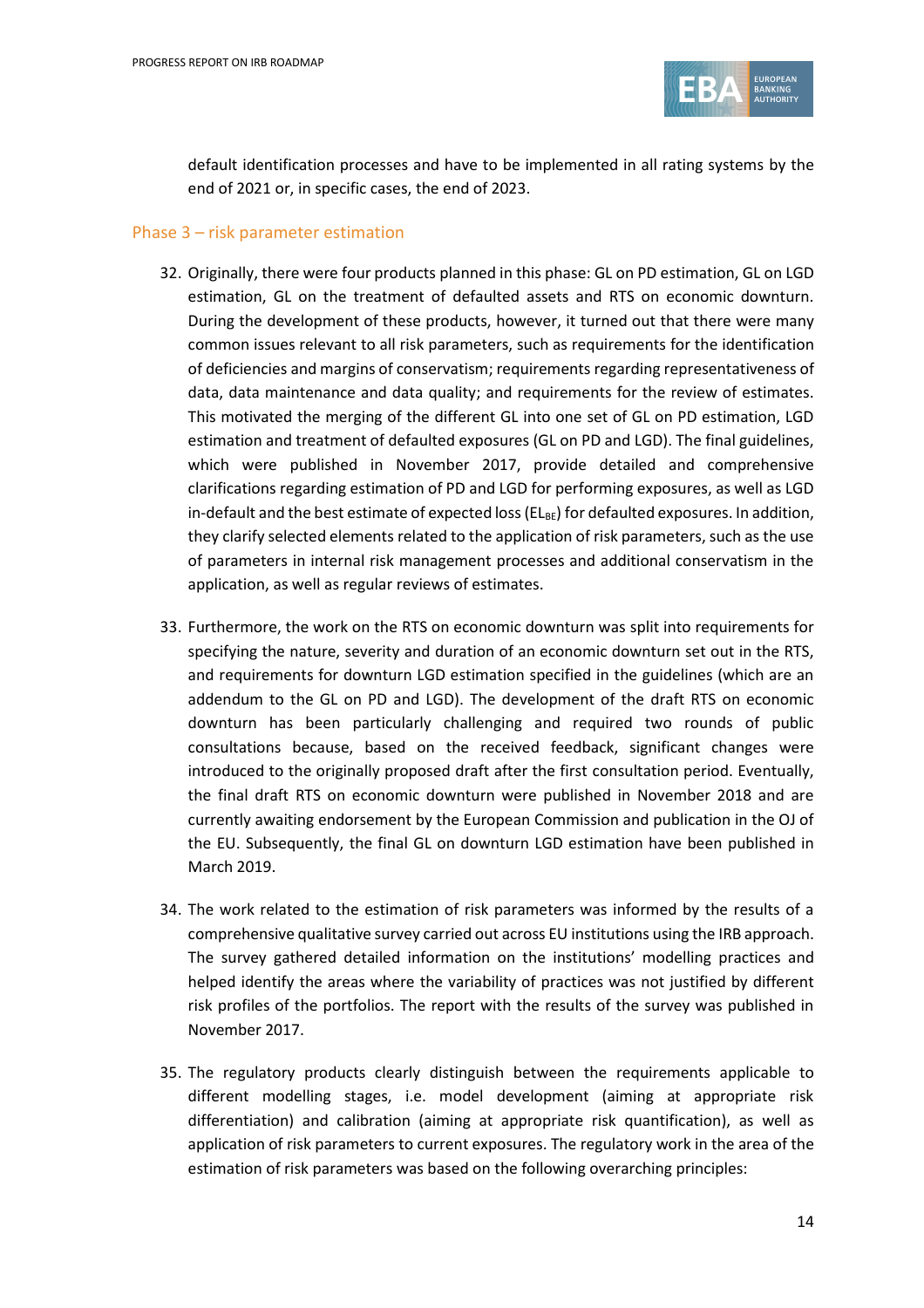

- a. Appropriate risk differentiation is the basis for risk sensitivity of own funds requirements and should reflect the internal strategies and risk management processes of the institution. Therefore, the requirements for model development are principle based, allowing sufficient flexibility for institutions to design their models in the most appropriate manner, including all relevant information.
- b. Appropriate risk quantification is the basis for the comparability of risk parameters between institutions and a level playing field in terms of the level of own funds requirements. Therefore, detailed definitions and requirements are provided for the calculation of the measures underlying the quantification of risk and for the calibration of risk parameters.
- 36. It is the EBA's intention that the deadline for the institutions for implementing both the guidelines and the RTS should be aligned with all other regulatory products developed as part of the EBA's regulatory review of the IRB approach, i.e. by the end of 2020 with regard to the application of the definition of default in default identification processes, and by the end of 2021 or, in specific cases, the end of 2023 with regard to all other necessary changes in the rating systems. However, the proposed date of application of the final draft RTS as submitted to the European Commission is specified as the end of 2020. Although the final decision regarding the application date will be taken by the Commission, it has to be noted that this date relates specifically to the identification of an economic downturn in accordance with the criteria specified in the RTS. Should this proposed application date not be changed in the final regulation, this will mean that the periods of economic downturn (which are set based on indicators that are not internal to the institution) will have to be identified by the end of 2020, but they can be reflected in the estimates of LGD, in accordance with the GL on downturn LGD estimation and with the deadline specified for the changes in the rating systems.

#### Phase 4 – CRM techniques

- 37. As explained above, the scope of regulatory work on CRM has been extended since the original plan, and has resulted in the publication of two documents, namely (i) the report on the CRM framework for the SA and the FIRB approach and (ii) the Consultation Paper on the draft guidelines on CRM under the AIRB approach.
- 38. The report on the CRM framework for the SA and the FIRB approach was published in March 2018, providing clarifications on aspects such as the treatment of various forms of funded credit protection; the mechanics of the substitution approach and the double default treatment for the recognition of unfunded credit protection; the eligibility of credit insurance; and the application of the CRM framework for exposures such as specialised lending, treated under the supervisory slotting criteria approach, and equity exposures, treated under the IRB approach. Even though the report is not, as such, a regulatory product and hence does not have a date of application, the provided clarifications reflect a consensus of the CAs with regard to the understanding of the applicable requirements, and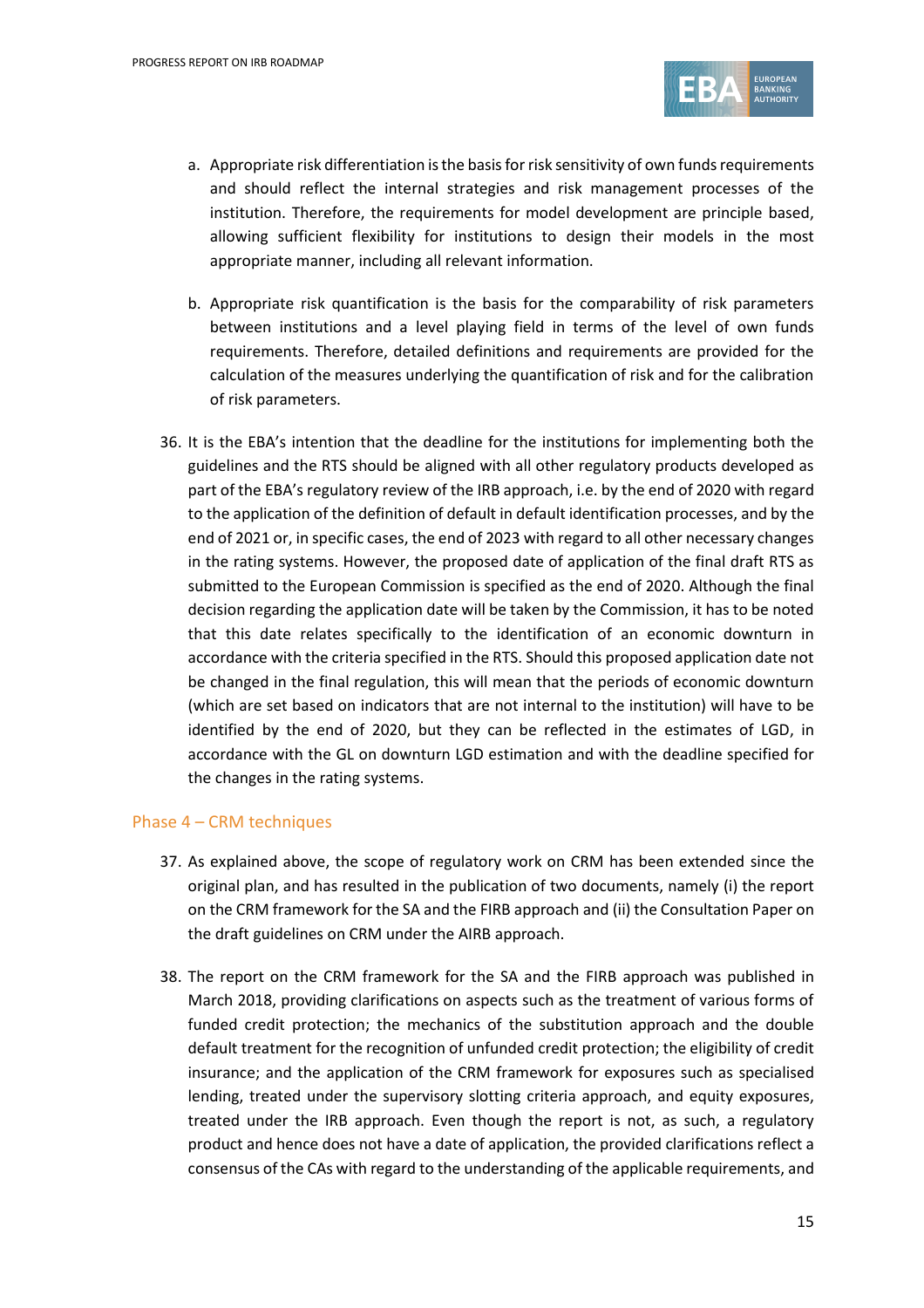

should therefore be taken into account both by the institutions, when developing or reviewing their rating systems, and by the CAs, when assessing the IRB approaches.

- 39. As regards the AIRB approach, the EBA started separate work on this topic, namely the development of a new set of guidelines addressing issues related to the use of CRM techniques in the estimation of risk parameters. This separate set of guidelines was motivated by the complexity of the topic and by the need for more in-depth consultation with the relevant stakeholders. The scope of the guidelines is expected to cover the eligibility requirements for different CRM techniques, namely funded and unfunded credit protection, and methods available to institutions that apply the AIRB approach to recognise the effects of different CRM techniques for own funds requirements purposes. The Consultation Paper on the draft GL was published on 25 February 2019, and the consultation period finished on 2 May 2019. The envisaged deadline for finalising the GL on CRM under the AIRB approach was the first quarter of 2020.
- 40. The regulatory work on CRM is more complex because the CRM framework has been revised under the recent reform of the final Basel III framework. While the guidelines are based on the current requirements specified in the CRR, the EBA aims to avoid potential inconsistencies with the global agreement reflected in the final Basel III framework. In this context, further work may be necessary in the light of the upcoming incorporation of the Basel agreement into EU legislation.
- 41. With regard to the implementation deadline, the EBA considers that for the sake of consistency the application date of the final GL on CRM under the AIRB approach should be aligned with all other regulatory products developed as part of the EBA's regulatory review of the IRB approach. Therefore, even though the Consultation Paper proposes an implementation date of the end of 2020 in accordance with the original plan, the EBA considers that this deadline should be aligned with the revised implementation deadline for other elements of the IRB roadmap.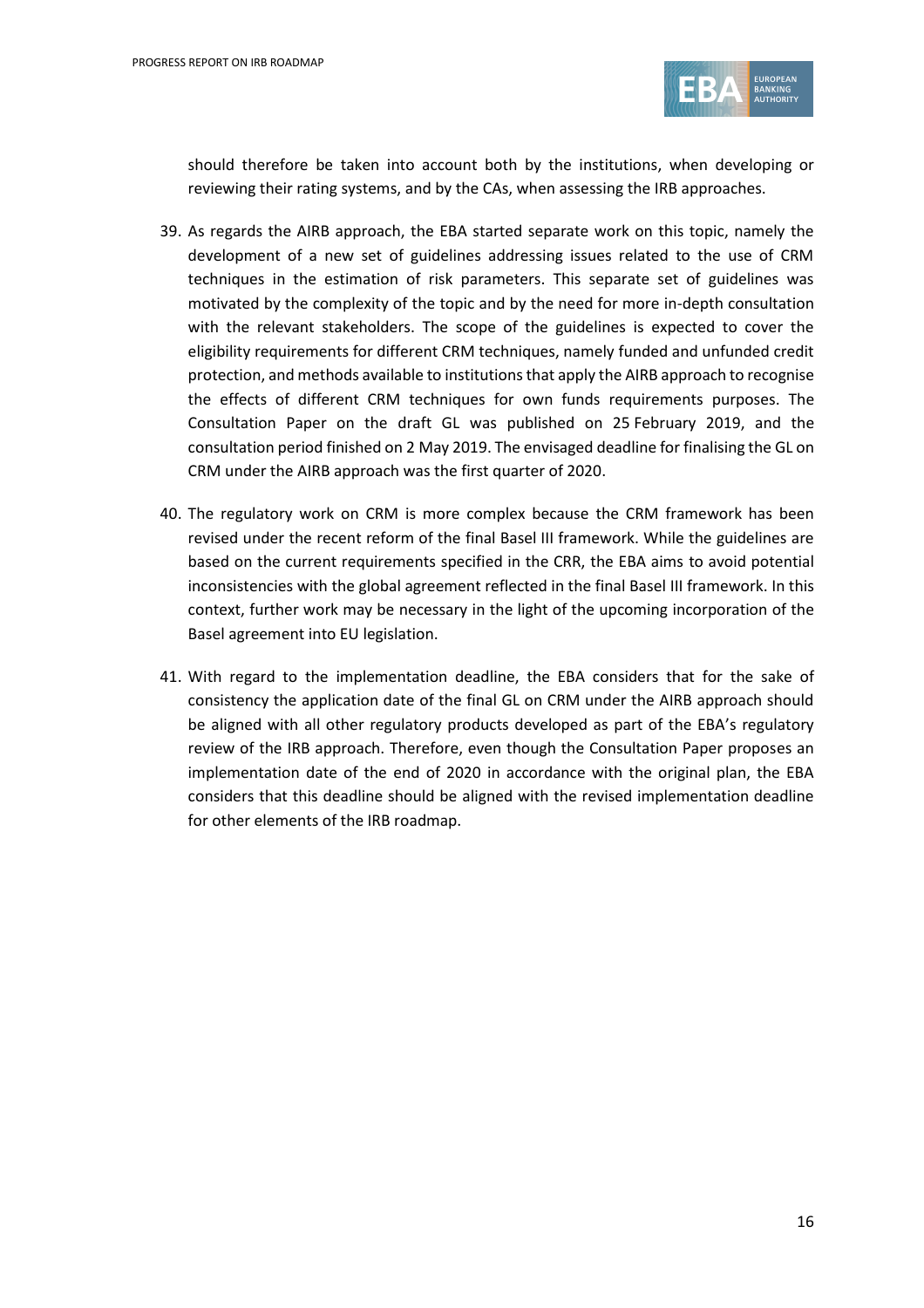

# 3. Monitoring of the implementation of the IRB approach

- 42. After the regulatory review has been finalised and the final Basel III framework has been revised, regulatory efforts are now expected to focus on evaluation, implementation and monitoring. It will in particular be relevant to explore whether or not reduced variability of risk-weighted exposure amounts (RWA) due to the harmonised interpretation and implementation of the IRB approach can be demonstrated – as is to be expected following the significant efforts made by banks, CAs and regulators.
- 43. As part of this work, it should, however, also be noted that it will be challenging to disentangle the efforts of individual measures, just as it is clear that, due to the many changes in banks rating systems, the effect on variability may be observed only with a longer time horizon. In particular, it may not be possible to disentangle the contribution of the EBA's regulatory review on the IRB approach from those of other measures that have been taken. Other measures include in particular those taken by CAs, including the European Central Bank (ECB) targeted review of internal models (TRIM) project and the finalisation of the Basel III framework. Despite these challenges, the EBA work on supervisory benchmarking, in addition to fulfilling its supervisory role for assessing the quality of models, will consequently also target the monitoring of the implementation of EBA's regulatory roadmap by exploring the following aspects: (i) analysis of the development of RWA variability and causes of RWA variability and (ii) thematic reviews to assess the impact of converging practices on RWA variability. This is not only to inform a public debate about the reliability of internal models, but also to inform the EBA's and CAs' future work.
- 44. In a first step, the terminology, definitions and concepts introduced in the regulatory review should be transferred into the reporting regulation. It needs to be explored how to best assess the impact of the IRB roadmap and other measures (such as the ECB TRIM and final Basel III framework). In addition, this touches upon the question of how to integrate the defined terminology and metrics from the products covered by the IRB roadmap into the EBA's reporting framework.
- 45. To complement the implementation efforts, the EBA will also continue to use its questions and answers (Q&A) tool to provide guidance on implementation issues. Furthermore, the EBA will also be active in the context of model colleges for banks operating in a cross-border context.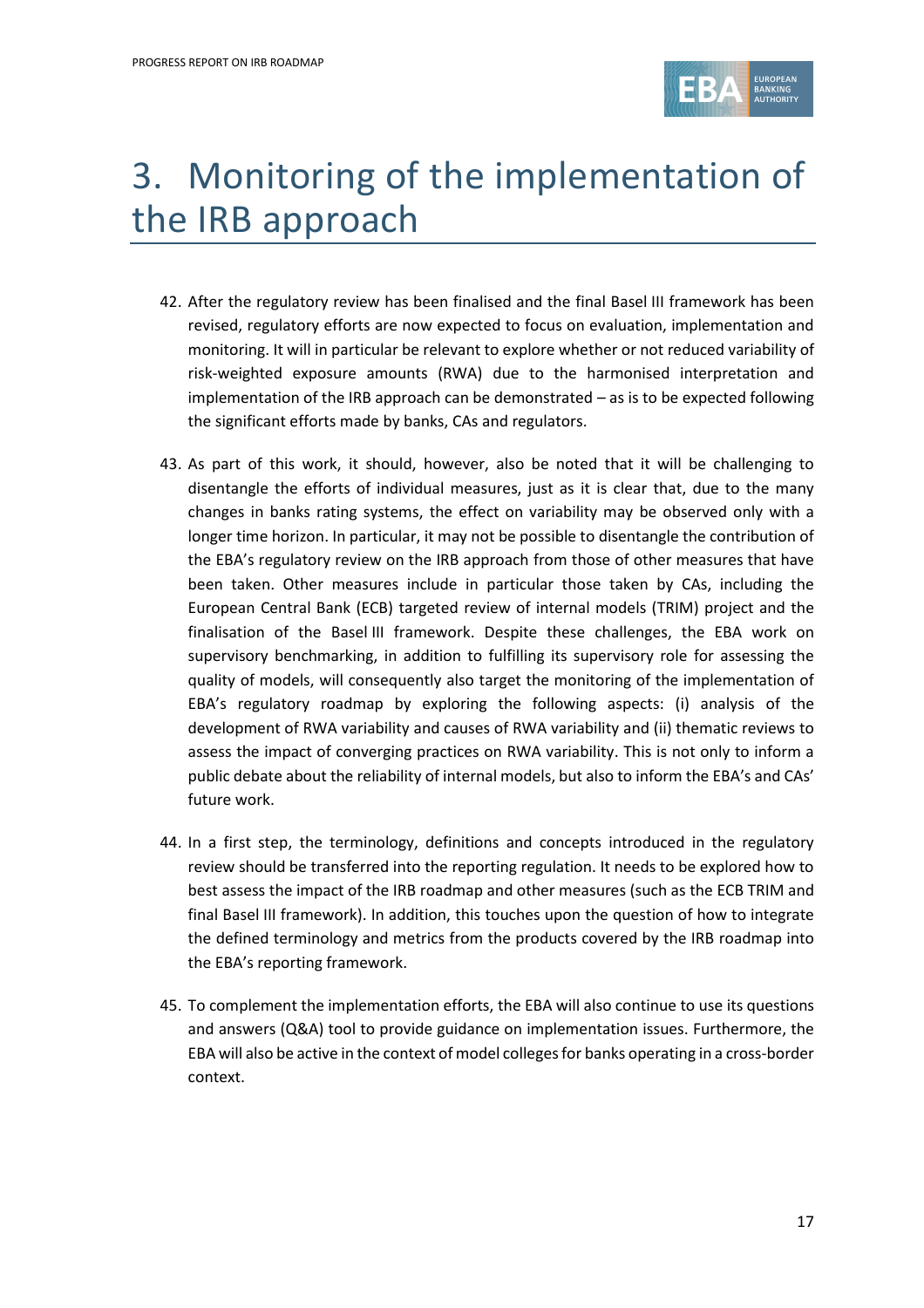

#### 3.1 EBA supervisory benchmarking efforts

- 46. Article 78 of Directive 2013/36/EU (CRD IV) requires CAs to conduct an annual assessment of the quality of internal approaches used for the calculation of own funds requirements. To assist CAs in this assessment, the EBA calculates and distributes benchmark values against which risk parameters estimates by individual institutions can be compared. These benchmark values are based on data submitted by institutions as laid out in EU Regulation 2016/2070, which specifies the benchmarking portfolios, templates and definitions to be used as part of the annual benchmarking exercises. The EBA supervisory benchmarking currently serves three major objectives, the first one being the abovementioned supervisory assessment of the quality of internal approaches. It also provides a powerful tool to explain and monitor RWA variability over time. In this role, it triggered, among other things, the development of the EBA Guidelines on PD estimation, LGD estimation and the treatment of defaulted exposures. Finally, the benchmarking results provide institutions with valuable information on their risk assessment compared with other institutions' assessments of similar portfolios.
- 47. In the context of the first objective, the supervisory benchmarks are now well integrated into the supervisory practices and have become part of the standard supervisory toolkit. This integration took place mostly behind the scenes, which explains the limited visibility of this aspect to the public. However, this process has been highly useful in terms of harmonising national practices.
- 48. Having achieved integration in the ongoing supervisory practices, the EBA is now planning to perform thematic reviews of selected topics, which will be performed annually, in order to supplement the regular supervisory benchmarking work with in-depth analysis and to fulfil a broader role in the form of providing input into supervisory practices and policy considerations.
- 49. The 2018 report on supervisory benchmarking<sup>9</sup> (based on end-2017 data) was the first time that the report contained, in addition to the usual analyses (i.e. the analyses that are replicated each year)<sup>10</sup>, such a thematic review. In particular, the report provided an overview of the current practices on how guarantees and derivatives are taken into account for the purpose of RWA calculation and in the reporting of the benchmarking data, with the aim of seeing if supervisory benchmarking parameters are biased as a result of the incorporation of guarantees and/or derivatives into own funds requirements calculation. This analysis was based on an additional data collection from institutions participating in

 $9$  EBA report on the results from the 2018 low and high default portfolio exercise:

1

[https://eba.europa.eu/documents/10180/2087449/EBA+Report+results+from+the+2018+Credit+Risk+Benchmarking+R](https://eba.europa.eu/documents/10180/2087449/EBA+Report+results+from+the+2018+Credit+Risk+Benchmarking+Report.pdf) [eport.pdf](https://eba.europa.eu/documents/10180/2087449/EBA+Report+results+from+the+2018+Credit+Risk+Benchmarking+Report.pdf)

 $^{10}$  Quantitative analyses (common counterparty analysis for low default portfolios, backtesting (outturns) analysis for high default portfolios and temporal analysis) as well as the different qualitative analyses (CA assessments, interviews, results of the qualitative survey).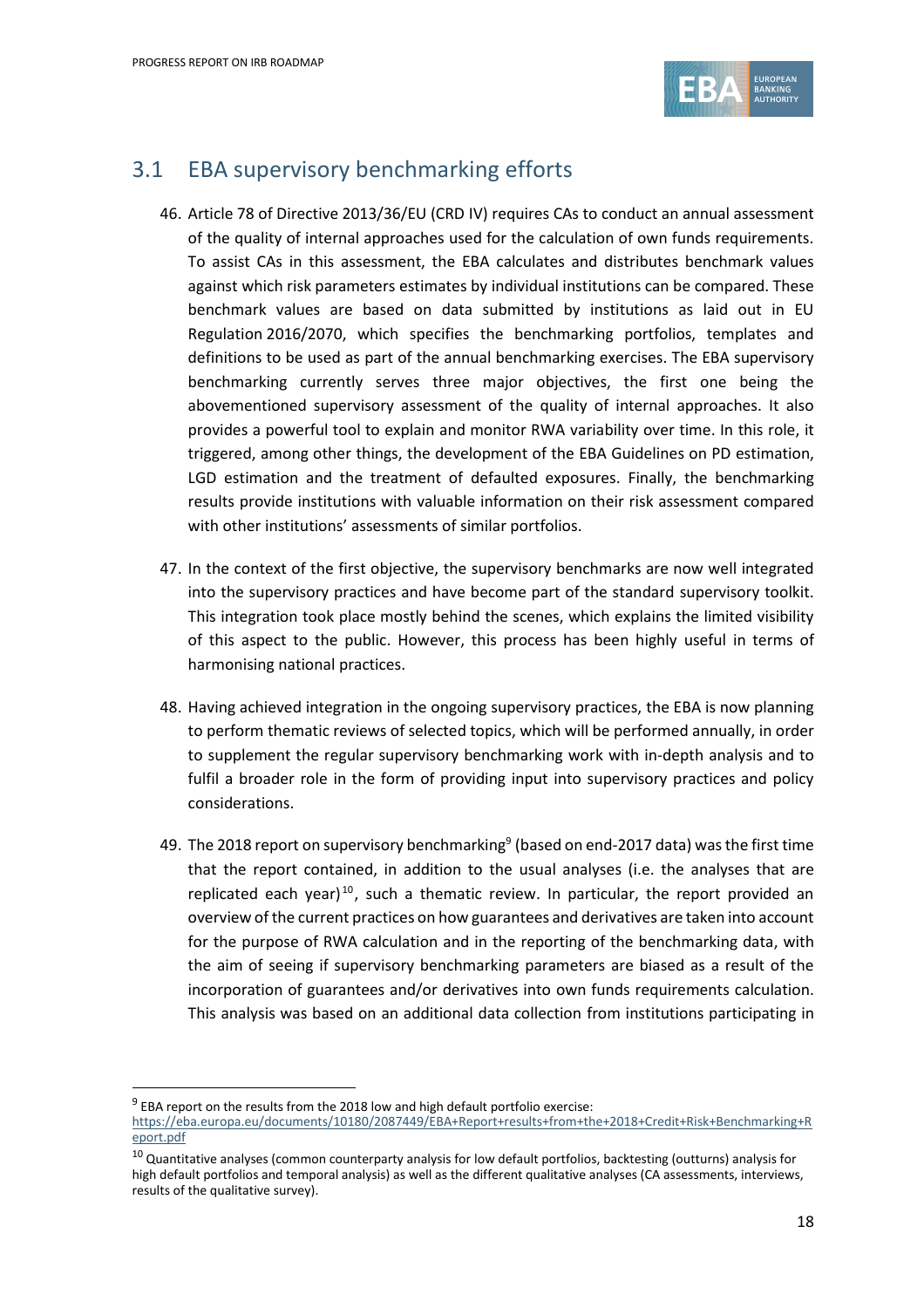

the benchmarking exercise, where, for three portfolios, additional information has been collected on the treatment of guarantees and derivatives.

- 50. For the current 2019 exercise, a similar approach will be followed, i.e. to complement the regular benchmarking of obligors, portfolios and models with a thematic analysis. This time, the EBA will perform a comparison of the variability of internal model outcomes and RWAs with the variability that would result from applying the SA. This should provide useful insight on how the SA variability compares with the corresponding IRB variability, initially, and after controlling for common factors, such as default and portfolio mix. In addition, the report will include a thematic review of the sources of RWA variability related to the choice and design of the rating scale (master scale). The EBA will continue this format of complementing the regular assessments of variability with thematic analysis in the following years.
- 51. Although the EBA tries to keep the reporting burden as limited and stable as possible, it has appeared necessary to update the implementing technical standards (ITS) on supervisory benchmarking several times. These changes have been driven by the need to include clarifications, in order to ensure sufficiently homogeneous portfolios and sufficiently precise definitions and to allow good-quality benchmarks. However, other objectives of these changes have been (i) to limit the reporting burden, (ii) to simplify the reporting requirements, (iii) to achieve a greater alignment with the common reporting framework (COREP) and (iv) to extend the scope of the benchmarking portfolios. The consultation paper<sup>11</sup> issued for the ITS on the 2020 benchmarking exercise was already a step in this direction.
- 52. However, just as the COREP templates have to be revised to make them fit for purpose, adjusted to the nature of the information, specific for the analysis proposed and stable for a foreseeable time horizon to allow pre- and post-reform analysis, the benchmarking templates will need some adjustments to reflect this changing reality.
- 53. Given this, the revision of COREP and the benchmarking ITS needs to be considered from an overall perspective. However, it should be stressed that these changes will not be part of the 2020 ITS on supervisory benchmarking, as the consultation period has already been closed. The changes to the supervisory benchmarking templates, stemming from the regulatory review of the IRB approach, the COREP revision and the final Basel III framework, are envisaged for the revision of the ITS applicable from 2021.
- 54. In this revision, the EBA is mindful of the reporting burden for institutions, not only stemming from COREP but also due to benchmarking, which is why the adjustments to COREP and benchmarking should ideally be implemented in parallel, with the objective of

 $11$  Consultation paper on the 2020 ITS on supervisory benchmarking:

[https://eba.europa.eu/documents/10180/2533943/CP+on+ITS+amending+Commission+Implementing+Regulation+EU+](https://eba.europa.eu/documents/10180/2533943/CP+on+ITS+amending+Commission+Implementing+Regulation+EU+2016-2070+on+Benchmarking.pdf) [2016-2070+on+Benchmarking.pdf](https://eba.europa.eu/documents/10180/2533943/CP+on+ITS+amending+Commission+Implementing+Regulation+EU+2016-2070+on+Benchmarking.pdf)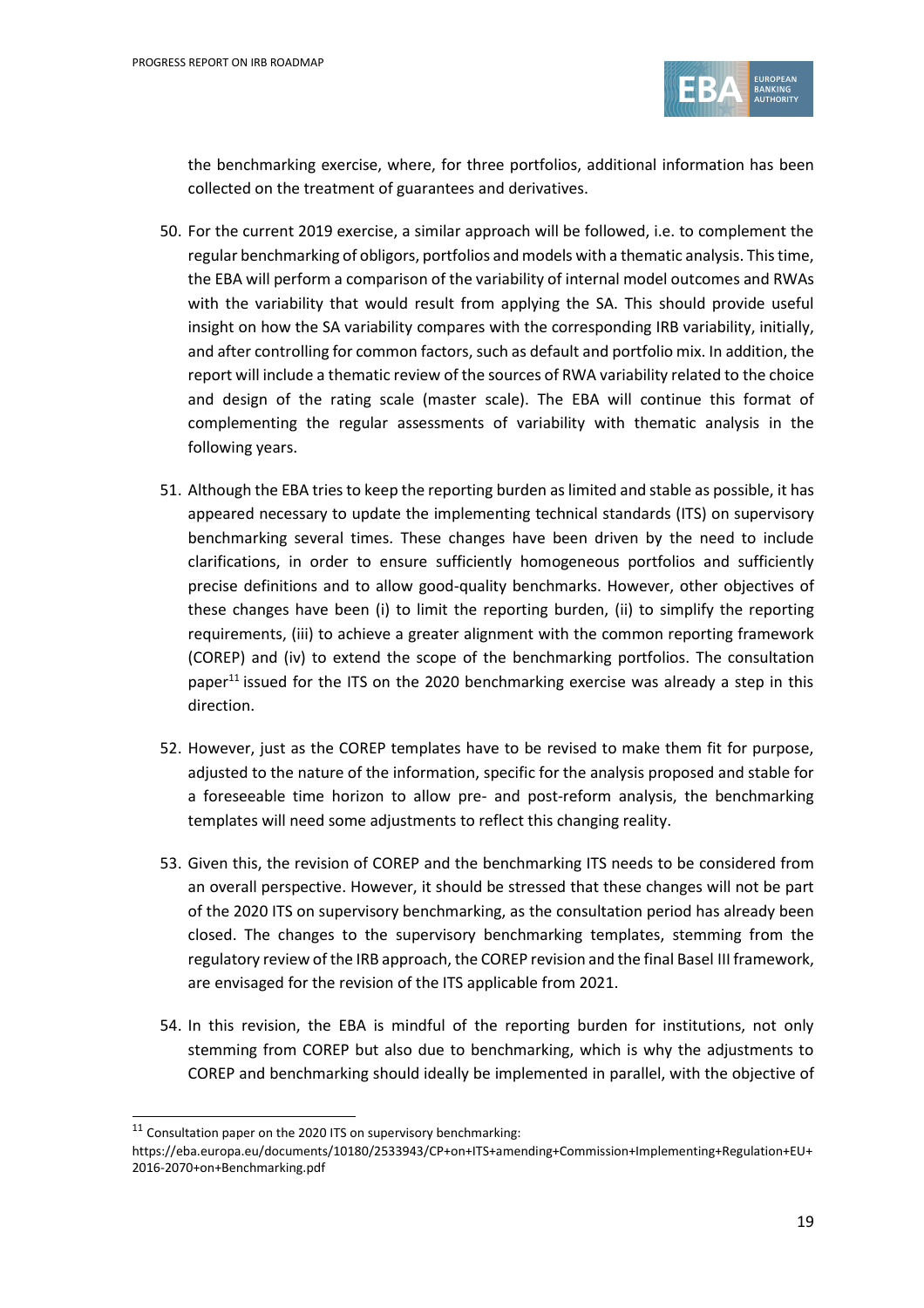

achieving as much alignment as possible and avoiding double reporting of information. In this context it is important to stress that, for the 2020 benchmarking exercise, the EBA has significantly reduced the number of reported portfolios and will continue to consider the overall reporting burden.

- 55. In addition, the EBA aims to avoid potential inconsistencies with the global agreement reflected in the final Basel III framework. In this context, further work on the EU implementation of the IRB approach may be necessary, in the light of the upcoming implementation of the agreement into EU legislation. In this regard, it is important to note that internationally there are also intentions to undertake benchmarking studies. The data collected from European institutions may be useful in the context of global exercises.
- 56. Even though the clarifications provided as part of the EBA regulatory review of the IRB approach will remain valid after the implementation of the final Basel III framework in the EU with regard to those models that will remain available under the IRB approach, the EBA is also mindful of the fact that the implementation date for the final Basel III framework has been set for the end of 2021. The EBA will therefore follow this implementation with care, for the purpose of the revisions to the benchmarking templates.

### 3.2 Interaction of the IRB roadmap with the final Basel III framework

- 57. While the EBA's review of the IRB approach coincides with the global reforms reflected in the final Basel III framework, it is considered that these two sources of revisions provide complementary measures and, taken together, will address all identified issues in a comprehensive manner.
- 58. In the area of the IRB approach, the final Basel III framework is based on the top-down repair measures, which aim to address the modelling difficulties for the low default portfolios by limiting the scope of modelling and by constraining the acceptable outcomes of the risk parameter estimation. In this context, the most relevant measures proposed in the final Basel III framework include:
	- limiting the scope of the application of IRB approaches by requiring that all equity exposures are treated under the SA and by disallowing own estimates of LGDs and CFs for types of exposures typically characterised by a low number of default observations, i.e. for exposures to institutions, large corporates with consolidated annual revenues higher than EUR 500 million, and financial institutions treated as corporates;
	- **EXECT** limiting the scope of the modelling of CFs by requiring that standardised CFs are used for all off-balance-sheet items other than undrawn revolving facilities;
	- creating new floors for individual estimates of risk parameters (so-called input floors), including: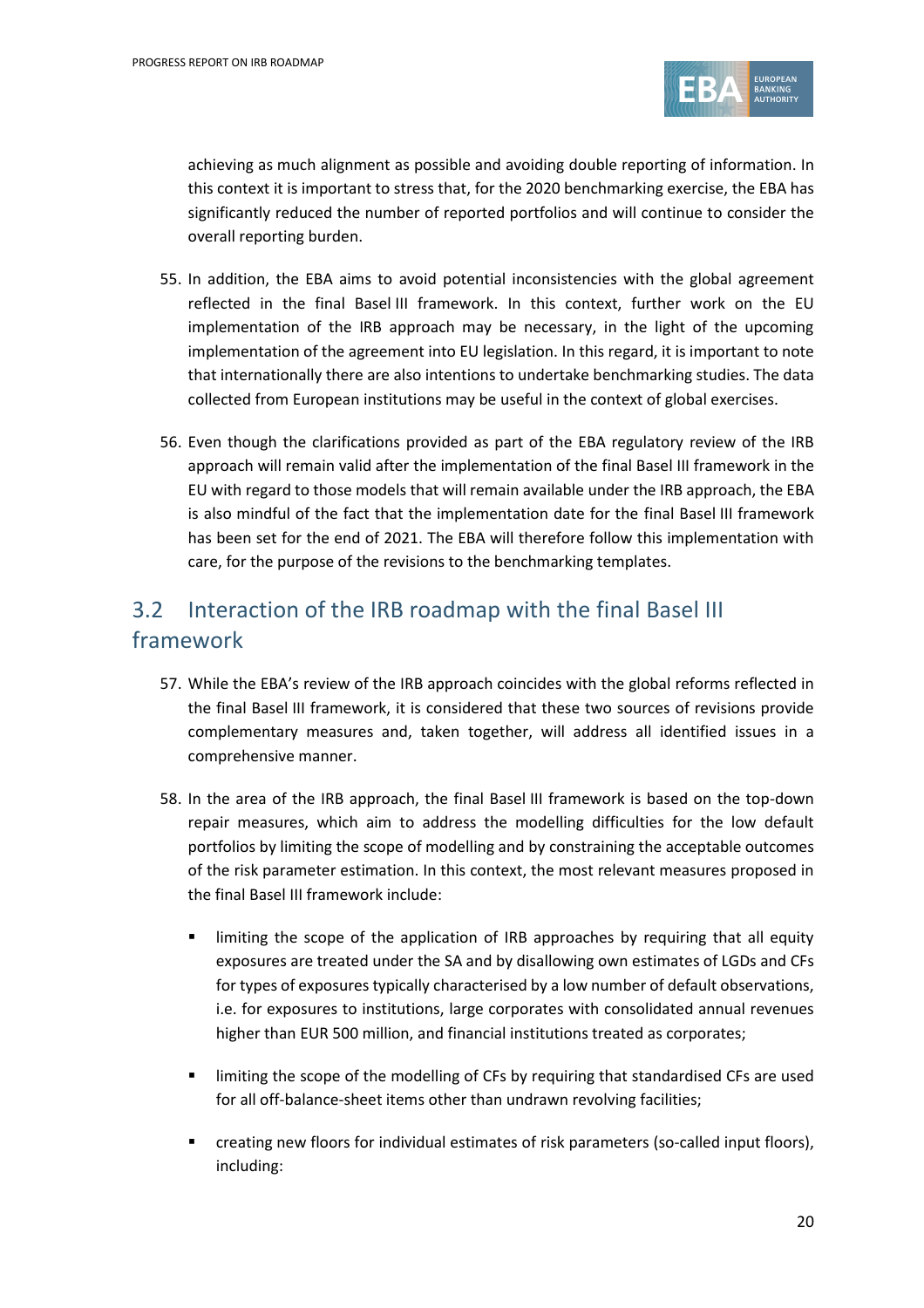

- a. an increase of individual PD floors from 0.03% to 0.05%;
- b. the introduction of individual LGD floors together with a system of haircuts to the values of collateral recognised in the LGD estimates;
- c. the modification of the individual floors for CFs for off-balance-sheet items linked to the regulatory values under the SA;
- tightening eligibility criteria for the recognition of CRM techniques and limiting the range of methods for recognising the effects of guarantees and credit derivatives, by removing the possibility of using the double default formula and by requiring the use of the less sophisticated approach in cases where the protection provider is treated under such a less sophisticated approach;
- changing the philosophy of the approach towards the permanent partial use of the SA (PPU) and of roll-out plans, by deleting the requirement for IRB institutions to apply this approach to all exposures and by allowing the use of internal models only for selected exposure classes;
- introducing the output floor, i.e. limiting the overall own funds requirements to 72.5% of the own funds requirements that would be calculated based on the non-modelling approaches, including the SA for credit risk.
- 59. In conjunction with the top-down approach adopted by the final Basel III framework, the EBA's regulatory review of the IRB approach is based on bottom-up considerations. Instead of limiting the use of the IRB approach, the EBA focuses on identifying the sources of undue variability of RWAs across institutions that is not based on the differences in the underlying risk profiles. For this purpose, the EBA carried out a comprehensive analysis of the current practices and provided detailed clarifications of all elements where different interpretations and a variety of approaches were identified.
- 60. While the final Basel III framework in general refrained from providing too many changes or clarifications to PD and LGD estimation, more clarifications were provided with regard to the estimation of CFs. For this reason, the clarifications provided by the EBA as part of phase 3 of the regulatory review of the IRB approach focus on the estimation of PD and LGD risk parameters, and do not provide comparable details with regard to the estimation of CFs to avoid potential inconsistencies.
- 61. The clarifications provided as part of the EBA regulatory review of the IRB approach will remain valid after the implementation of the final Basel III framework in the EU with regard to those portfolios and models that will remain under the IRB approach. It is considered appropriate that institutions start the implementation with the bottom-up clarifications provided within the EBA's IRB roadmap, as these revisions can be implemented independently from the upcoming Basel reforms. Subsequently, once the final Basel III framework is incorporated in the EU legal framework, the relevant limitations with regard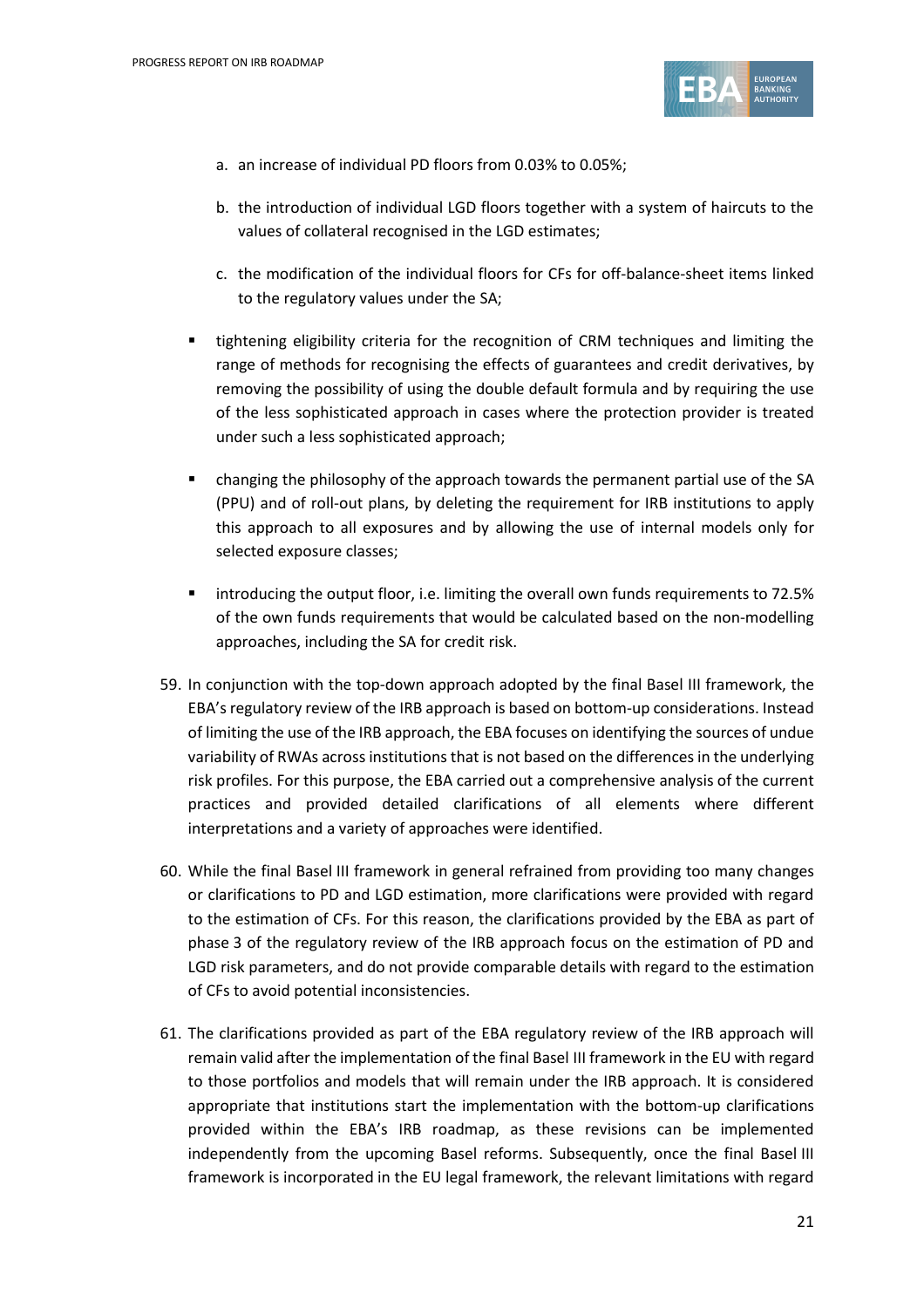

to the estimates and RWAs will apply to already revised and comparable risk parameters, ensuring a level playing field for the single market.

62. However, the EBA also acknowledges that, owing to the limitations to the application of the IRB approaches and the change in the philosophy regarding PPU and roll-out plans as described above, some models that are currently used for the purpose of own funds requirements may become less relevant in the future. Therefore, in some cases institutions may even choose to request permission to return to less sophisticated approaches, in line with Article 149 of the CRR. It should be stressed, however, that, regardless of the upcoming changes based on revised global standards, as long as models are used for the calculation of Pillar 1 own funds requirements they must meet the requirements of the CRR and they have to be regularly reviewed in order to ensure that the own funds requirements are not underestimated.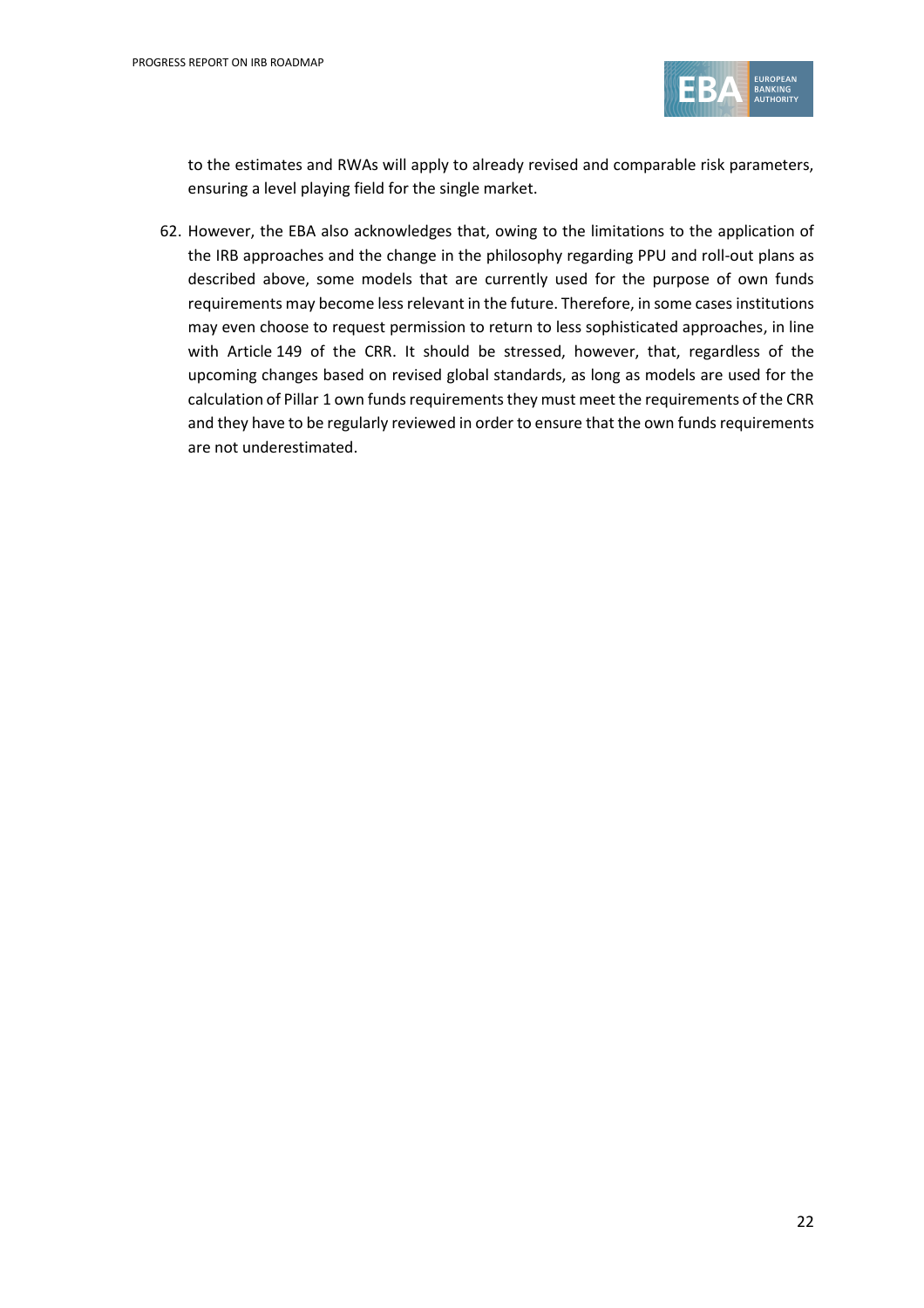

# 4. Improving supervisory reporting and transparency

- 63. One of the main objectives of the IRB roadmap as presented in the February 2016 report was to restore trust in internal models among market participants and other stakeholders. At the early stages, following the first incorporation of the IRB approach into the prudential framework, the models were developed by only a few technical experts. As a result of the high complexity and very technical nature of the topic, there was no broad understanding of the models, and shortly after the implementation of the Basel II standards they were often referred to as 'black boxes'. This was considered suboptimal, as the lack of understanding of the mechanics of the models, including their assumptions and limitations, may lead to inadequate decisions in the risk management practices. In addition, given the very limited transparency of the modelling practices to the public, as each model was assessed individually by the responsible CA, concerns started to arise about whether or not, in some cases, internal models could have been used to optimise the level of own funds requirements.
- 64. The third strain of work as specified in the IRB roadmap aims to address the concerns described above by improving the transparency of the models and their outcomes as well as allowing more meaningful comparisons between portfolios and institutions. In order to achieve that, the work is focused on two main elements: Pillar 3 disclosures and supervisory reporting.
- 65. The work on disclosures in the area of the IRB approach is part of the broader work based on the mandate granted to the EBA in the revised Capital Requirements Regulation (CRR2)<sup>12</sup>, to define harmonised disclosure templates and instructions for all elements of the prudential framework in the form of a comprehensive ITS, which will replace any currently applicable existing guidelines and partial ITS. This work will be carried out with the main premise that there should be as much consistency as possible with the disclosure templates as specified by the BCBS, in order to ensure comparability of the publicly available information not only in the EU market but also globally. In order to meet the deadline for delivering these ITS defined in Article 434a of the CRR2, the work on the revised templates has already started and it is planned that the consultation paper will be published in the second half of 2019 and the final draft ITS by mid-2020. The EBA will, as part of this work, also make a technical update to the IRB reporting framework, such that the disclosure and reporting frameworks are aligned.
- 66. In addition to the alignment of Pillar 3 disclosures with the supervisory reporting framework, the EBA is also considering more substantial improvements in transparency to the supervisors, allowing more efficient assessment and analysis. Therefore, the work on

<sup>12</sup> <https://eur-lex.europa.eu/legal-content/EN/TXT/PDF/?uri=OJ:L:2019:150:FULL&from=END>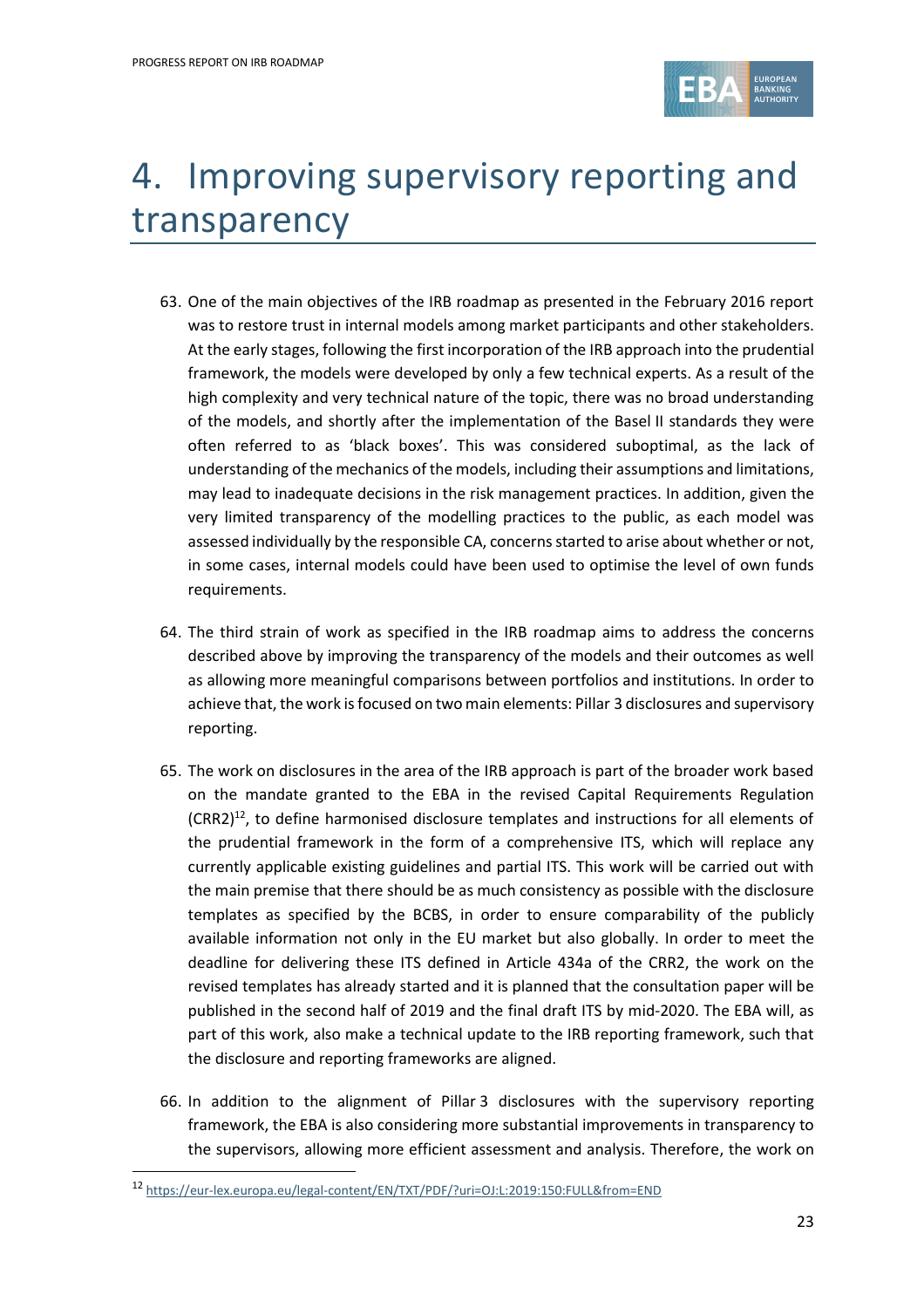

supervisory reporting will also have the objective of collecting more meaningful and useful information, minimising the need to gather additional information for ad hoc purposes.

- 67. The EBA work on transparency in the area of the IRB approach, both in the area of Pillar 3 disclosures and in supervisory reporting, is based on the following overarching principles:
	- a. All concepts and definitions used in the templates and instructions should be consistent with the results of the regulatory review of the IRB approach.
	- b. Consistency of the information requested as part of Pillar 3 disclosures and the information in the templates for supervisory reporting should be ensured. While the scope of quantitative information of the Pillar 3 disclosure will naturally be narrower and less detailed than in reporting, the concepts and definitions should be used in the same manner. Ideally, the quantitative information requested under Pillar 3 disclosures would be a subset of the information reported to the supervisors. Similarly, Pillar 3 disclosures will include additional qualitative information, which is not part of supervisory reporting. Nevertheless, the instructions for the qualitative parts of the disclosure templates should follow the same concepts and definitions as defined within the regulatory review of the IRB approach and used in supervisory reporting.
	- c. The scope of information provided should be relevant and sufficient for the addressees of the information. This justifies the facts that less detailed information is required as part of Pillar 3 disclosures addressed mostly to investors and market analysts and that a broader, more detailed scope of information is requested under supervisory reporting, which is used by CAs both for the purposes of supervision of individual institutions and for overall sectoral and market analyses.
	- d. The proportionality principle is taken into account in the work on transparency, to ensure that the requirements do not pose an excessive burden of reporting unnecessary information. The operational burden is also expected to be significantly reduced by ensuring the consistency of the quantitative information required for Pillar 3 disclosures and the information already available in the supervisory reporting. This will allow the use of the same source of information.
- 68. It is expected that the incorporation of the revised templates should significantly increase the transparency of the IRB approaches for all relevant stakeholders and will contribute to a better understanding of internal models and their outcomes. The available information should then allow the appropriate assessment of risk profiles of institutions as well as meaningful comparisons between the institutions.

#### 4.1 EBA initiatives in the area of IRB reporting and transparency

69. As regards reporting, IRB banks are currently obliged to report data for COREP and the supervisory benchmarking exercise, and to disclose information to the public in their Pillar 3 reports. The EBA considers that further integration and alignment of these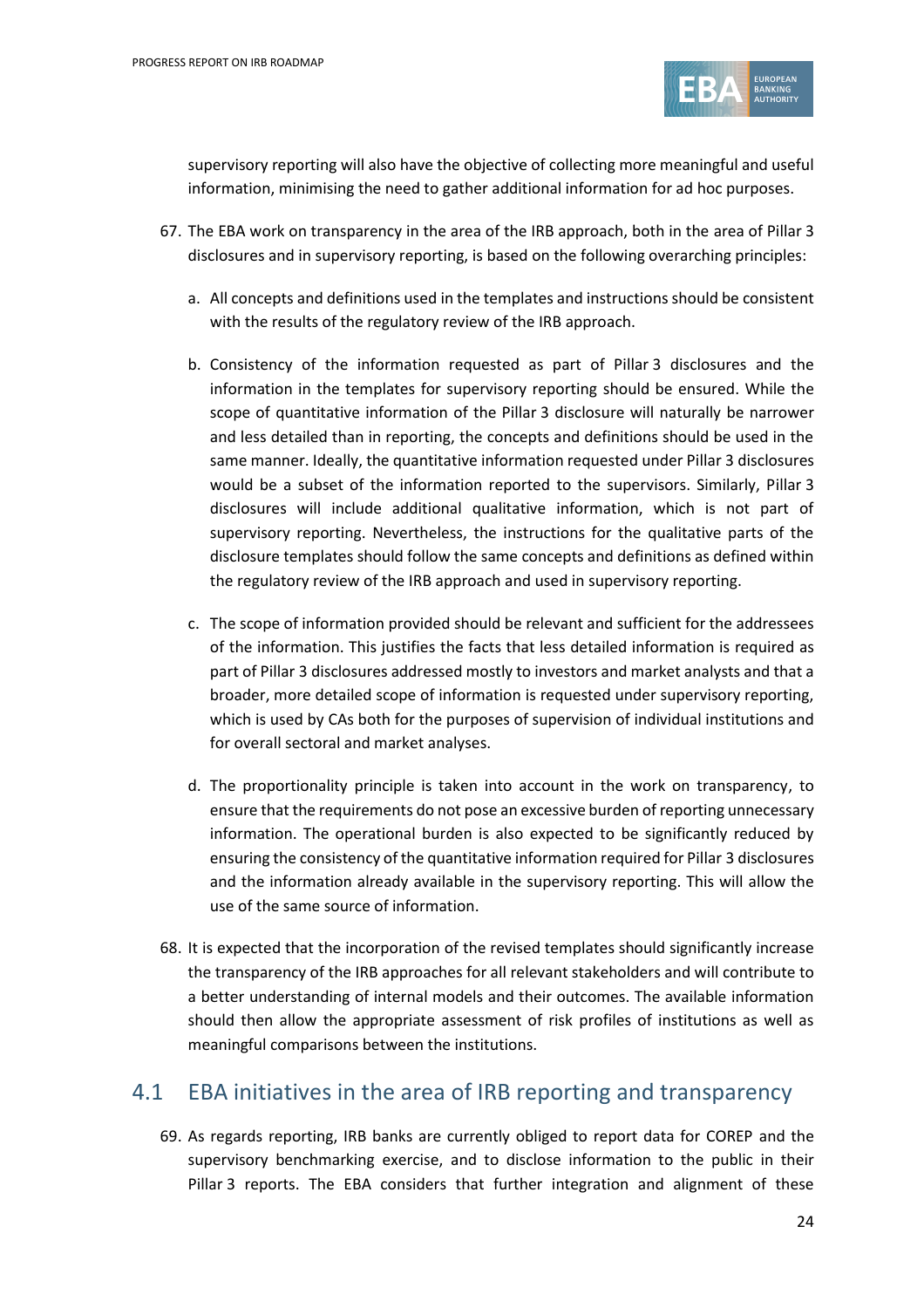

requirements is beneficial. This report provides a general outline of how these data collections could be enhanced and used to monitor the impact of the regulatory review of the IRB approach.

- 70. The EBA has committed to align Pillar 3 disclosures with supervisory reporting, to increase efficiency, reduce the reporting burden and facilitate compliance with both requirements. While the review of the disclosure requirements will leverage on the reporting framework, it needs to ensure consistency with the requirements agreed in this respect at the level of the BCBS. Therefore, when further developing the regulatory reporting into a single data source, the revised disclosure framework will also be taken into account. As a result, revised regulatory reporting would also form the basis for institutions' Pillar 3 disclosures.
- 71. The following table sets out a plan of how the reporting regulation could be revised in order to meet the objective of monitoring the impact.

| <b>Prioritisation</b>                                   | <b>Regulatory products</b>                                      | <b>Current status</b> |
|---------------------------------------------------------|-----------------------------------------------------------------|-----------------------|
| <b>Block 1: COREP</b><br>review/disclosures             | <b>ITS on COREP</b><br>ITS on disclosures                       | Preparation stage     |
| <b>Block 2: Review of</b><br>regulatory<br>benchmarking | ITS 2022/data/portfolio<br>definitions/metrics/thematic reviews | Planning stage        |

72. The two pillars of the IRB reporting framework, i.e. COREP and benchmarking reporting, should be revised in a coordinated manner to allow continuous and ongoing, quantitative assessment of the key perimeters of the IRB approach that are defined in the CRR and further specified in the EBA guidelines and technical standards.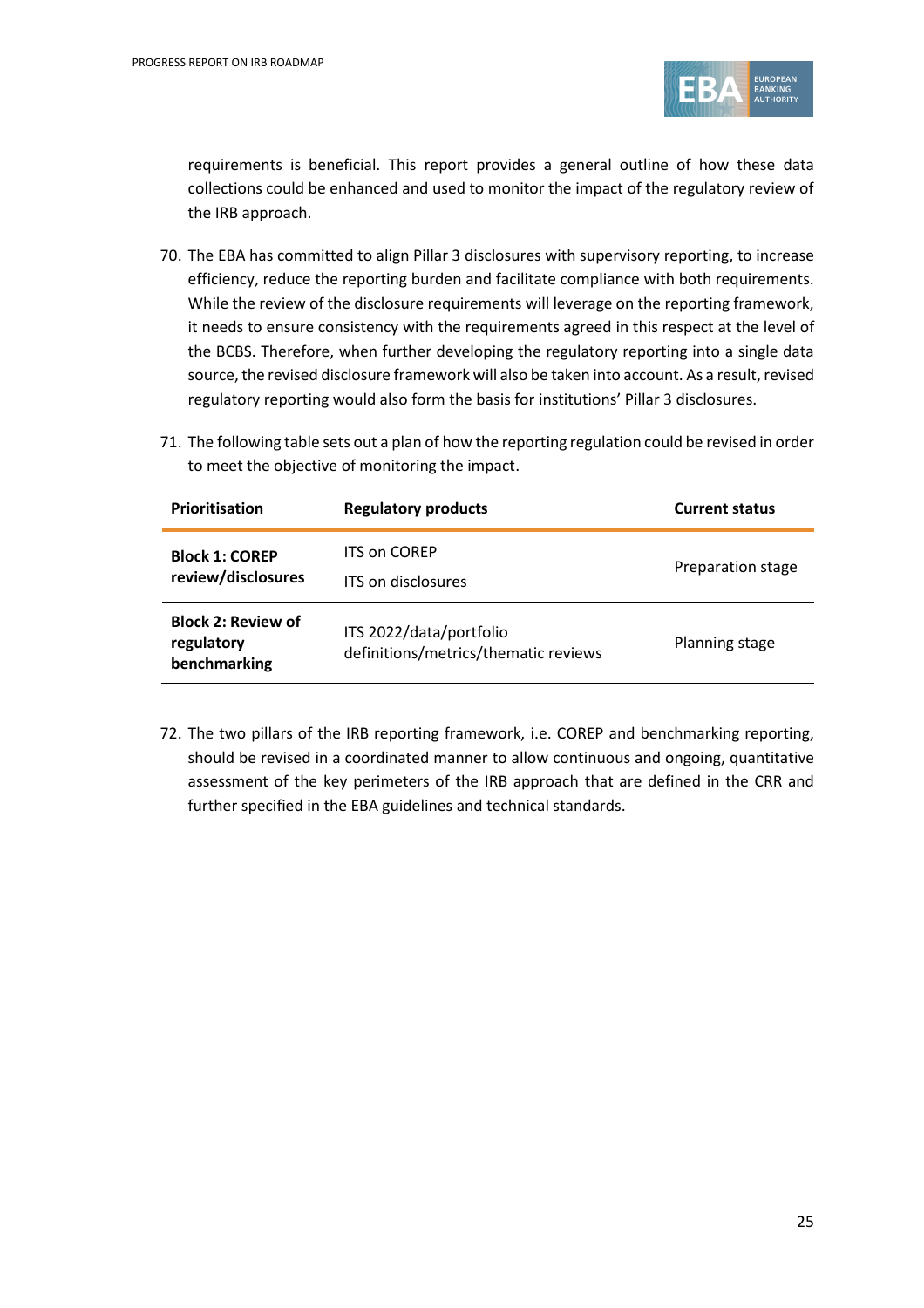

# 5. Conclusion

- 73. Overall, the regulatory EBA bottom-up approach has been part of an overall targeted supervisory review, which has a high commitment from CAs and the financial industry. The target of the EBA's work was to provide regulatory guidance, which is in the process of being implemented and is part of the supervisory actions taken by CAs. In order to ensure the optimal outcome, and taking into account the delay to the original timeline set out by the EBA, a longer timeline is now being envisaged.
- 74. It is, however, important that the implementation efforts continue at the current high pace, such that the various pieces that will remain untouched by the Basel III implementation, such as the definition of default, are implemented along with the implementation of the Basel III framework. There is therefore a supervisory and regulatory expectation that the efforts of implementing the regulatory guidance set out by the EBA is finalised without undue delay.
- 75. Apart from the finalisation of the CRM guidelines, the EBA does not intend to make further revisions to the guidance already set out, as the focus should move towards implementation. In case of a lack of clarity in the framework, the EBA's Q&A tool will continue to be used to resolve any uncertainties. Nonetheless, the EBA will of course monitor implementation.
- 76. It is important for the credibility of the IRB framework that notions of misuse of models are dispelled. The continuous use of Article 78 of the CRD in response to any doubt will be key, and it is expected that appropriate supervisory actions will be taken where necessary, adapting to arising risks.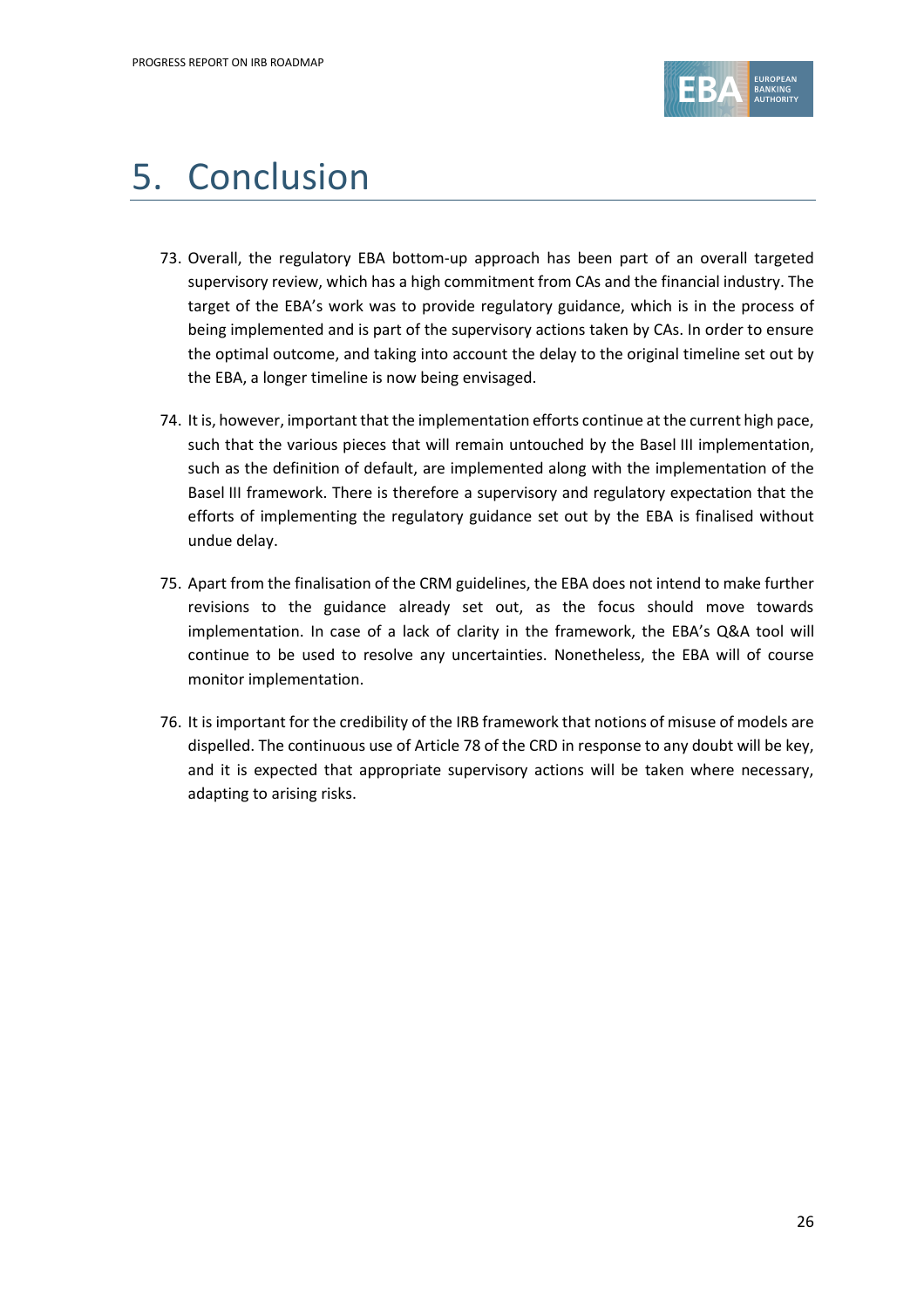

## Annex

### List of all EBA publications related to the regulatory IRB roadmap

**•** Discussion paper on the future of the IRB approach

[https://eba.europa.eu/-/eba-puts-forward-preliminary-proposals-to-improve-the-irb](https://eba.europa.eu/-/eba-puts-forward-preliminary-proposals-to-improve-the-irb-regulatory-framework)[regulatory-framework](https://eba.europa.eu/-/eba-puts-forward-preliminary-proposals-to-improve-the-irb-regulatory-framework)

■ Report on the future of the IRB approach

[https://eba.europa.eu/-/eba-sets-out-roadmap-for-the-implementation-of-the](https://eba.europa.eu/-/eba-sets-out-roadmap-for-the-implementation-of-the-regulatory-review-of-internal-models)[regulatory-review-of-internal-models](https://eba.europa.eu/-/eba-sets-out-roadmap-for-the-implementation-of-the-regulatory-review-of-internal-models)

EBA's opinion on the implementation of the review of the IRB approach

[https://eba.europa.eu/-/eba-sets-out-roadmap-for-the-implementation-of-the](https://eba.europa.eu/-/eba-sets-out-roadmap-for-the-implementation-of-the-regulatory-review-of-internal-models)[regulatory-review-of-internal-models](https://eba.europa.eu/-/eba-sets-out-roadmap-for-the-implementation-of-the-regulatory-review-of-internal-models)

■ CP on RTS on assessment methodology

[https://eba.europa.eu/regulation-and-policy/credit-risk/regulatory-technical-standards](https://eba.europa.eu/regulation-and-policy/credit-risk/regulatory-technical-standards-on-assessment-methodology-for-irb-approach/-/regulatory-activity/consultation-paper)[on-assessment-methodology-for-irb-approach/-/regulatory-activity/consultation-paper](https://eba.europa.eu/regulation-and-policy/credit-risk/regulatory-technical-standards-on-assessment-methodology-for-irb-approach/-/regulatory-activity/consultation-paper)

Final draft RTS on assessment methodology

[https://eba.europa.eu/regulation-and-policy/credit-risk/regulatory-technical-standards](https://eba.europa.eu/regulation-and-policy/credit-risk/regulatory-technical-standards-on-assessment-methodology-for-irb-approach)[on-assessment-methodology-for-irb-approach](https://eba.europa.eu/regulation-and-policy/credit-risk/regulatory-technical-standards-on-assessment-methodology-for-irb-approach)

CP on GL on definition of default

https://eba.europa.eu/regulation-and-policy/credit-risk/guidelines-on-the-application-ofthe-definition-of-default/-/regulatory-activity/consultation-paper

**Final GL on definition of default** 

[https://eba.europa.eu/regulation-and-policy/credit-risk/guidelines-on-the-application-of](https://eba.europa.eu/regulation-and-policy/credit-risk/guidelines-on-the-application-of-the-definition-of-default)[the-definition-of-default](https://eba.europa.eu/regulation-and-policy/credit-risk/guidelines-on-the-application-of-the-definition-of-default)

■ CP on RTS on materiality threshold

[https://eba.europa.eu/regulation-and-policy/credit-risk/regulatory-technical-standards](https://eba.europa.eu/regulation-and-policy/credit-risk/regulatory-technical-standards-on-materiality-threshold-of-credit-obligation-past-due/-/regulatory-activity/consultation-paper)[on-materiality-threshold-of-credit-obligation-past-due/-/regulatory-activity/consultation](https://eba.europa.eu/regulation-and-policy/credit-risk/regulatory-technical-standards-on-materiality-threshold-of-credit-obligation-past-due/-/regulatory-activity/consultation-paper)[paper](https://eba.europa.eu/regulation-and-policy/credit-risk/regulatory-technical-standards-on-materiality-threshold-of-credit-obligation-past-due/-/regulatory-activity/consultation-paper)

Final draft RTS on materiality threshold

[https://eba.europa.eu/regulation-and-policy/credit-risk/regulatory-technical-standards](https://eba.europa.eu/regulation-and-policy/credit-risk/regulatory-technical-standards-on-materiality-threshold-of-credit-obligation-past-due/-/regulatory-activity/press-release)[on-materiality-threshold-of-credit-obligation-past-due/-/regulatory-activity/press-release](https://eba.europa.eu/regulation-and-policy/credit-risk/regulatory-technical-standards-on-materiality-threshold-of-credit-obligation-past-due/-/regulatory-activity/press-release)

 Quantitative and qualitative impact study on the GL on definition of default and RTS on materiality threshold

<https://eba.europa.eu/-/eba-harmonises-the-definition-of-default-across-the-eu>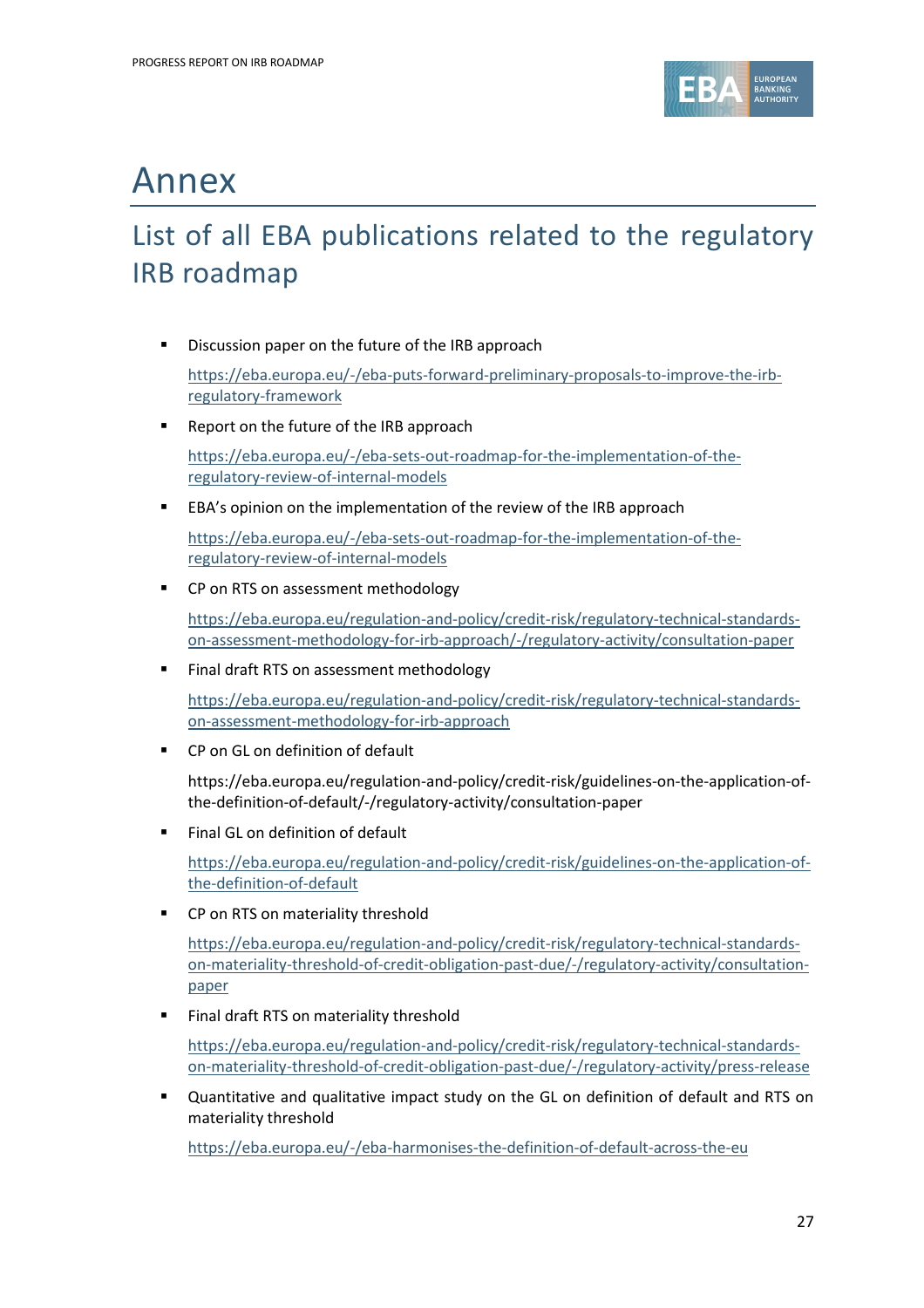

■ CP on GL on PD and LGD estimation

[https://eba.europa.eu/regulation-and-policy/model-validation/guidelines-on-pd-lgd](https://eba.europa.eu/regulation-and-policy/model-validation/guidelines-on-pd-lgd-estimation-and-treatment-of-defaulted-assets/-/regulatory-activity/consultation-paper)[estimation-and-treatment-of-defaulted-assets/-/regulatory-activity/consultation-paper](https://eba.europa.eu/regulation-and-policy/model-validation/guidelines-on-pd-lgd-estimation-and-treatment-of-defaulted-assets/-/regulatory-activity/consultation-paper)

Final GL on PD and LGD estimation

[https://eba.europa.eu/regulation-and-policy/model-validation/guidelines-on-pd-lgd](https://eba.europa.eu/regulation-and-policy/model-validation/guidelines-on-pd-lgd-estimation-and-treatment-of-defaulted-assets/-/regulatory-activity/press-release)[estimation-and-treatment-of-defaulted-assets/-/regulatory-activity/press-release](https://eba.europa.eu/regulation-and-policy/model-validation/guidelines-on-pd-lgd-estimation-and-treatment-of-defaulted-assets/-/regulatory-activity/press-release)

Report on IRB practices

[https://eba.europa.eu/-/eba-publishes-final-guidelines-on-the-estimation-of-risk](https://eba.europa.eu/-/eba-publishes-final-guidelines-on-the-estimation-of-risk-parameters-under-the-irb-approach)[parameters-under-the-irb-approach](https://eba.europa.eu/-/eba-publishes-final-guidelines-on-the-estimation-of-risk-parameters-under-the-irb-approach)

■ CP on RTS on economic downturn (2017)

[https://eba.europa.eu/regulation-and-policy/model-validation/regulatory-technical](https://eba.europa.eu/regulation-and-policy/model-validation/regulatory-technical-standards-on-the-specification-of-the-nature-severity-and-duration-of-an-economic-downturn/-/regulatory-activity/consultation-paper)[standards-on-the-specification-of-the-nature-severity-and-duration-of-an-economic](https://eba.europa.eu/regulation-and-policy/model-validation/regulatory-technical-standards-on-the-specification-of-the-nature-severity-and-duration-of-an-economic-downturn/-/regulatory-activity/consultation-paper)[downturn/-/regulatory-activity/consultation-paper](https://eba.europa.eu/regulation-and-policy/model-validation/regulatory-technical-standards-on-the-specification-of-the-nature-severity-and-duration-of-an-economic-downturn/-/regulatory-activity/consultation-paper)

CP on RTS on economic downturn (2018)

[https://eba.europa.eu/regulation-and-policy/model-validation/regulatory-technical](https://eba.europa.eu/regulation-and-policy/model-validation/regulatory-technical-standards-on-the-specification-of-the-nature-severity-and-duration-of-an-economic-downturn/-/regulatory-activity/consultation-paper)[standards-on-the-specification-of-the-nature-severity-and-duration-of-an-economic](https://eba.europa.eu/regulation-and-policy/model-validation/regulatory-technical-standards-on-the-specification-of-the-nature-severity-and-duration-of-an-economic-downturn/-/regulatory-activity/consultation-paper)[downturn/-/regulatory-activity/consultation-paper](https://eba.europa.eu/regulation-and-policy/model-validation/regulatory-technical-standards-on-the-specification-of-the-nature-severity-and-duration-of-an-economic-downturn/-/regulatory-activity/consultation-paper)

■ CP on GL on downturn LGD estimation

[https://eba.europa.eu/regulation-and-policy/model-validation/regulatory-technical](https://eba.europa.eu/regulation-and-policy/model-validation/regulatory-technical-standards-on-the-specification-of-the-nature-severity-and-duration-of-an-economic-downturn/-/regulatory-activity/consultation-paper)[standards-on-the-specification-of-the-nature-severity-and-duration-of-an-economic](https://eba.europa.eu/regulation-and-policy/model-validation/regulatory-technical-standards-on-the-specification-of-the-nature-severity-and-duration-of-an-economic-downturn/-/regulatory-activity/consultation-paper)[downturn/-/regulatory-activity/consultation-paper](https://eba.europa.eu/regulation-and-policy/model-validation/regulatory-technical-standards-on-the-specification-of-the-nature-severity-and-duration-of-an-economic-downturn/-/regulatory-activity/consultation-paper)

Final draft RTS on economic downturn

[https://eba.europa.eu/regulation-and-policy/model-validation/regulatory-technical](https://eba.europa.eu/regulation-and-policy/model-validation/regulatory-technical-standards-on-the-specification-of-the-nature-severity-and-duration-of-an-economic-downturn/-/regulatory-activity/press-release)[standards-on-the-specification-of-the-nature-severity-and-duration-of-an-economic](https://eba.europa.eu/regulation-and-policy/model-validation/regulatory-technical-standards-on-the-specification-of-the-nature-severity-and-duration-of-an-economic-downturn/-/regulatory-activity/press-release)[downturn/-/regulatory-activity/press-release](https://eba.europa.eu/regulation-and-policy/model-validation/regulatory-technical-standards-on-the-specification-of-the-nature-severity-and-duration-of-an-economic-downturn/-/regulatory-activity/press-release)

Final GL on downturn LGD estimation

[https://eba.europa.eu/regulation-and-policy/model-validation/regulatory-technical](https://eba.europa.eu/regulation-and-policy/model-validation/regulatory-technical-standards-on-the-specification-of-the-nature-severity-and-duration-of-an-economic-downturn/-/regulatory-activity/press-release)[standards-on-the-specification-of-the-nature-severity-and-duration-of-an-economic](https://eba.europa.eu/regulation-and-policy/model-validation/regulatory-technical-standards-on-the-specification-of-the-nature-severity-and-duration-of-an-economic-downturn/-/regulatory-activity/press-release)[downturn/-/regulatory-activity/press-release](https://eba.europa.eu/regulation-and-policy/model-validation/regulatory-technical-standards-on-the-specification-of-the-nature-severity-and-duration-of-an-economic-downturn/-/regulatory-activity/press-release)

■ Report on CRM under SA and FIRB approach

[https://eba.europa.eu/-/eba-published-an-assessment-of-the-current-credit-risk](https://eba.europa.eu/-/eba-published-an-assessment-of-the-current-credit-risk-mitigation-framework)[mitigation-framework](https://eba.europa.eu/-/eba-published-an-assessment-of-the-current-credit-risk-mitigation-framework)

■ CP on CRM under AIRB approach

[https://eba.europa.eu/regulation-and-policy/model-validation/guidelines-on-credit-risk](https://eba.europa.eu/regulation-and-policy/model-validation/guidelines-on-credit-risk-mitigation-for-institutions-applying-the-irb-approach-with-own-estimates-of-lgds/-/regulatory-activity/consultation-paper)[mitigation-for-institutions-applying-the-irb-approach-with-own-estimates-of-lgds/-](https://eba.europa.eu/regulation-and-policy/model-validation/guidelines-on-credit-risk-mitigation-for-institutions-applying-the-irb-approach-with-own-estimates-of-lgds/-/regulatory-activity/consultation-paper) [/regulatory-activity/consultation-paper](https://eba.europa.eu/regulation-and-policy/model-validation/guidelines-on-credit-risk-mitigation-for-institutions-applying-the-irb-approach-with-own-estimates-of-lgds/-/regulatory-activity/consultation-paper)